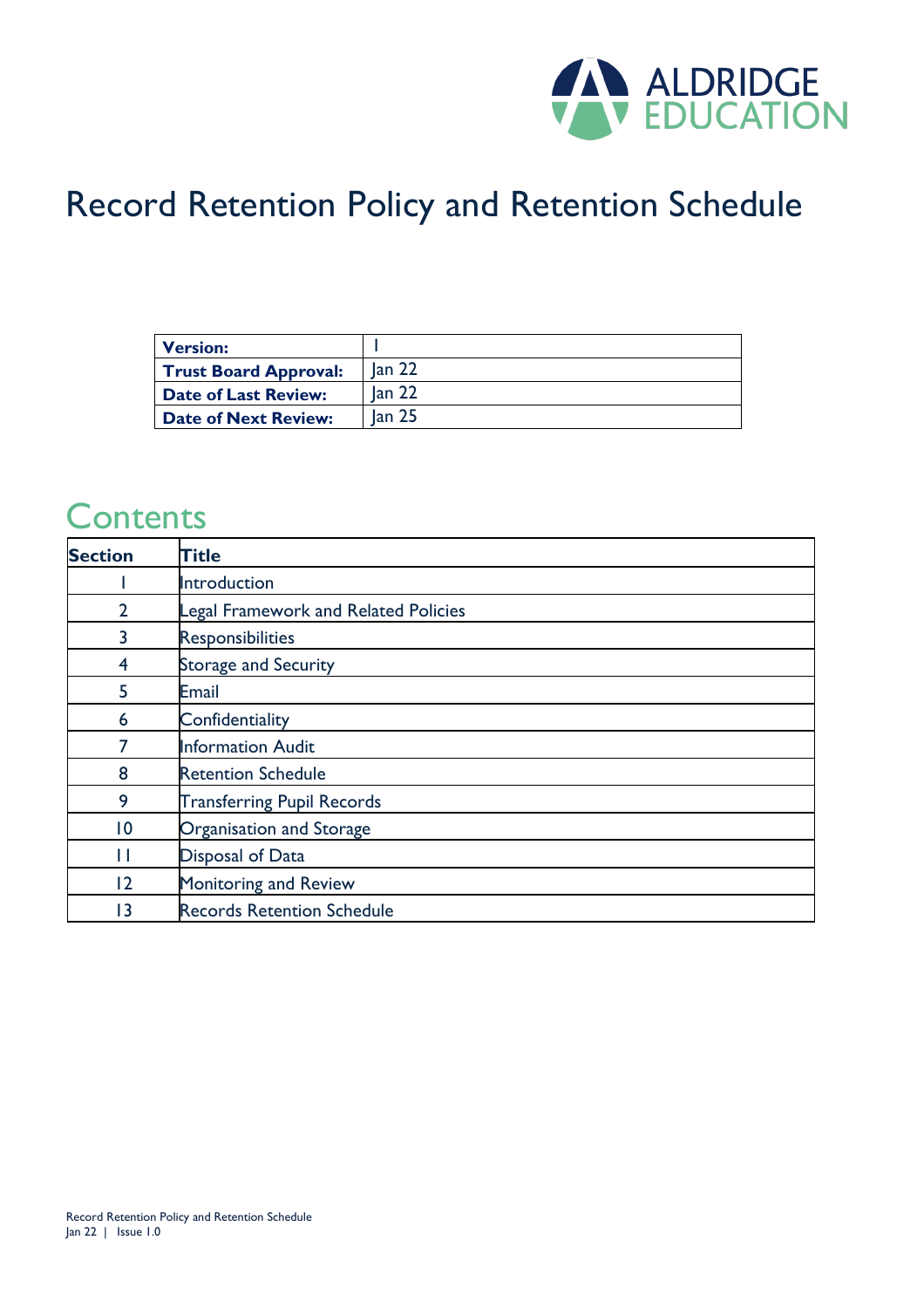

# 1 Introduction

- 1.1. Aldridge Education is committed to maintaining the confidentiality of information we hold about pupils, parents, staff and volunteers. In line with the requirements of the General Data Protection Regulation (GDPR), the Trust has a responsibility to ensure that all records are only kept for as long as is necessary to fulfil the purpose(s) for which they were originally intended.
- 1.2. This policy outlines how information will be processed, stored, accessed, monitored, retained and disposed of, to meet the Trust's statutory requirements to comply with the General Data Protection Regulation and other relevant statutory legislation.
- 1.3. Information assets (or 'records') are defined as all documents and materials, regardless of format, which facilitate the activities carried out by the Trust. These records may be created, received and maintained in hard copy or electronically (including emails).
- 1.4. The Trust will manage records in line with the Records Retention Schedule, to ensure that it can meet Freedom of Information requests and respond to data subject access requests under the GDPR and other financial or legal requirements.
- 1.5. The retention periods are based on the latest guidance from the Information Records Management Society (IRMS) and are not an exhaustive list of records that may be kept by academies/Trust. Where the IRMS has not provided guidance for disposal methods or retention periods, good practice recommendations have been provided. Schools should consult the Trust's Data Protection Officer for further guidance.

# 2. Legal Framework and Related Policies

- 2.1. This policy has due regard to the following legislation and guidance including, but not limited to, the following:
	- General Data Protection Regulation (2018)
	- Freedom of Information Act 2000
	- Limitation Act 1980 (as amended by the Limitation Amendment Act 1980)
	- Data Protection Act 2018
	- The Education Regulations 2014 (with reference to educational record)
	- Information Records Management Society 'Information Management Toolkit for Academies' 2020
- 2.2. The following Trust policies also apply
	- E Safety Policy
	- Data Protection Policy
	- Privacy Notices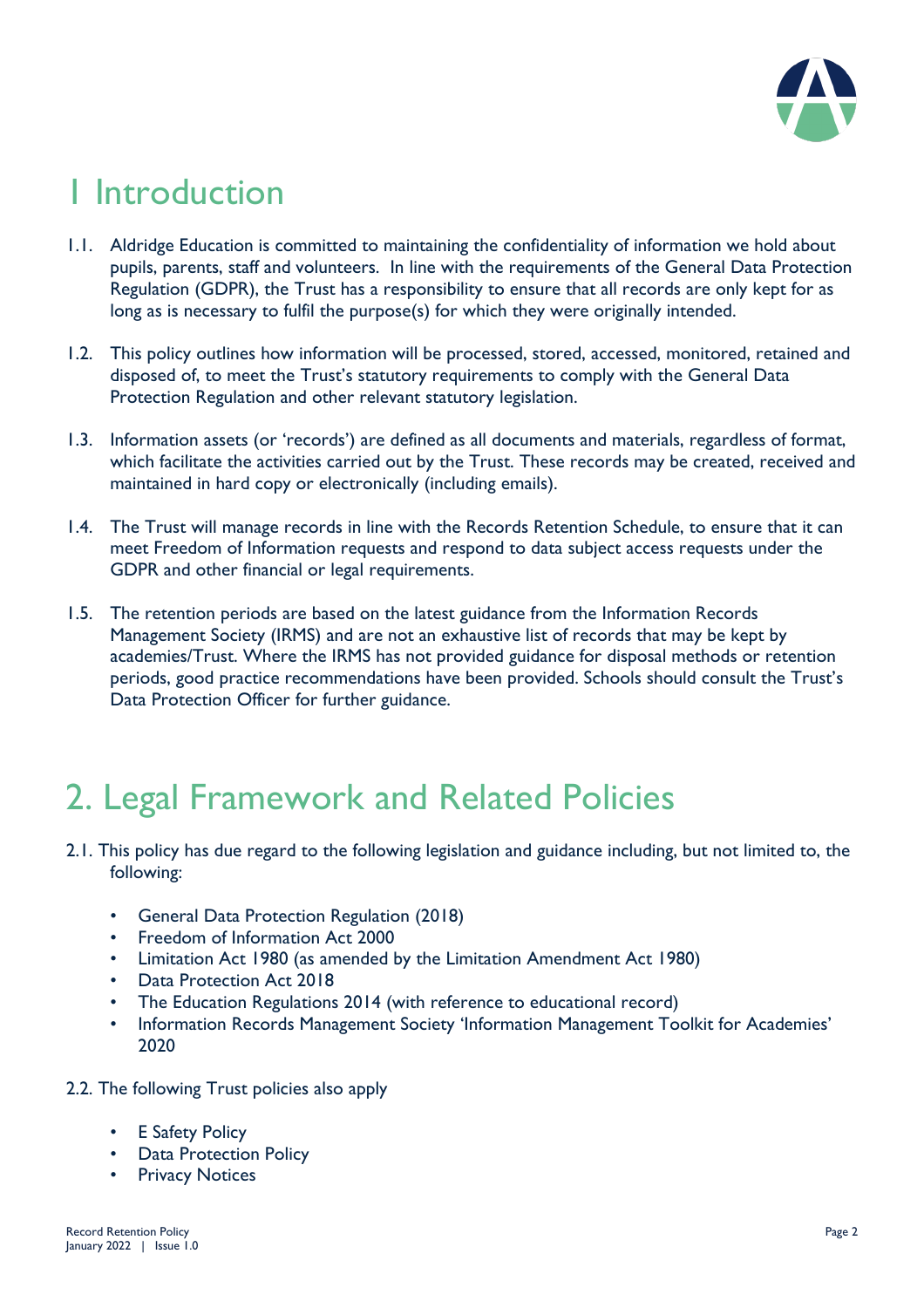

- Acceptable Use Policy (Staff)
- Code of Conduct for Staff
- Safeguarding and Child Protection Policy
- HR Policies including Grievance, Disciplinary and Capability
- Social Media Policy

# 3. Responsibilities

- 3.1. The Trust has a corporate responsibility to maintain its records and records management systems in accordance with legislation.
- 3.2. The Trust Data Protection Officer is responsible for providing guidance and advice on good records management practice and promoting compliance with this policy. Such guidance is formulated within the context of existing Trust policies and guidelines regarding data protection, national legislation and sector-wide standards.
- 3.3. The Principal at each academy (supported by the school's Data Protection Lead) is responsible for ensuring this policy is implemented and that all records are stored securely, in accordance with the retention periods outlined, recorded, and are disposed of correctly.
- 3.4. The Principal may delegate to the Data Protection Lead in their school the responsibility for maintaining the information asset register (IAR) and the record of processing activity (RoPA) in accordance with per Article 30 of GDPR and steps 2–5 of the Department for Education (DfE) Data Protection Toolkit for Schools.
- 3.5. It is essential that all records have an identified Information Asset Owner (IAO) whose responsibility it is to ensure records are managed in accordance with Trust Data Protection Policies and the GDPR.
- 3.6. The Trust has adopted GDPR Software System as the Trust's tool for holding the Information Asset Register. The Data Protection Officer will provide support and guidance to individual schools to ensure this is kept up to date. Maintaining the RoPA should not be a one-off activity and the document needs to be regularly reviewed.
- 3.7. Records containing Personally Identifiable Information (PII) must be logged in a school's GDPR software system to ensure the school meets its obligations under GDPR to have a current data map. For example, 'HR records' would be entered in the GDPR system, outlining the data fields, the purpose for processing/ retention, the IAO, location, and retention. This information must be reviewable by the school's Data Protection Lead and Trust's Data Protection Officer to ensure that data sources are managed in line with policy and can be identified in the event of a Data Subject Access Request.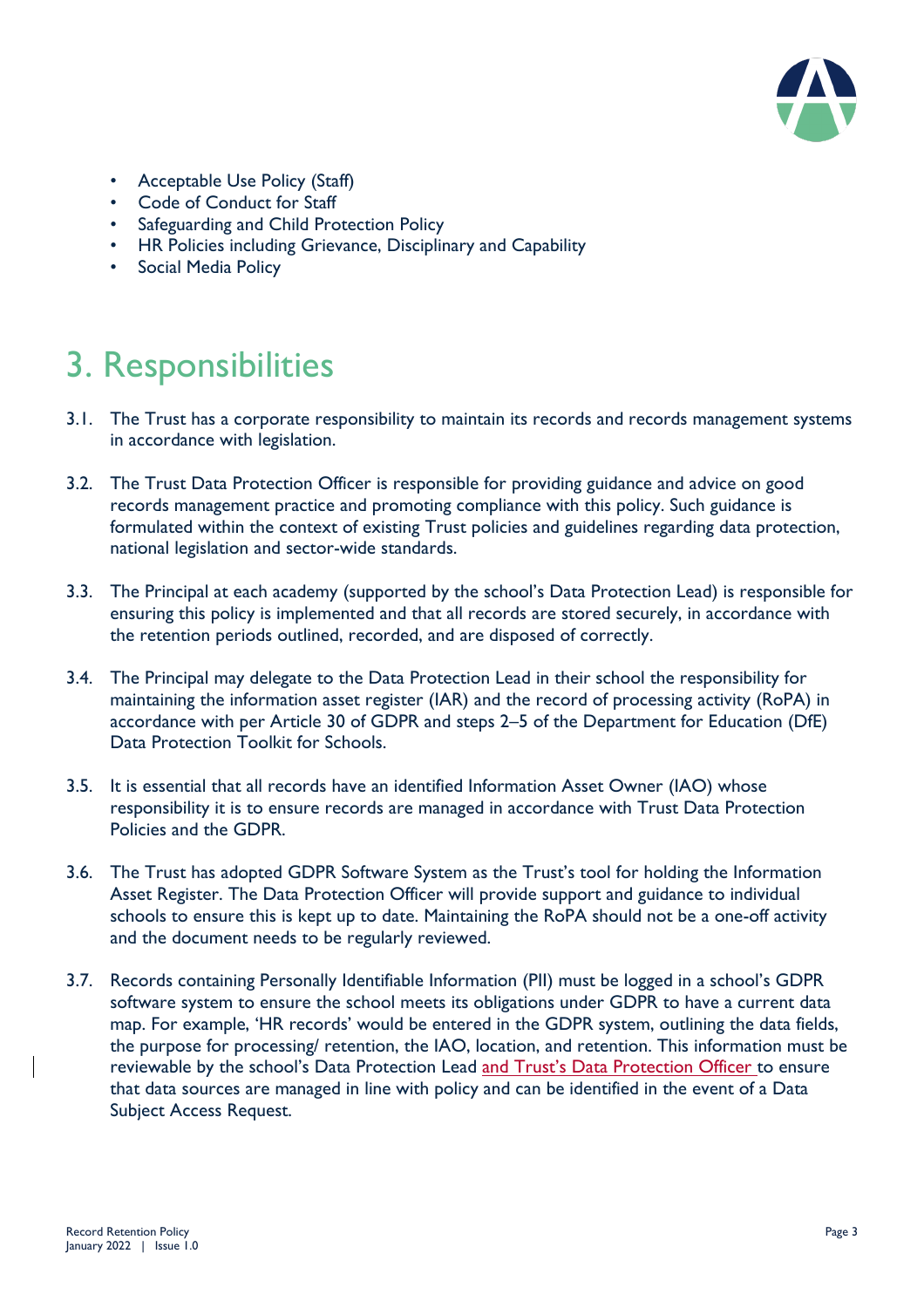

- 3.8. All Trust staff are responsible for ensuring that any records for which they are responsible or which they process are accurate, maintained securely and disposed of correctly, in line with the provisions of this policy.
- 3.9. Each school (including Adult Learning) within the Trust is individually responsible for the management of their records generated by its activities.
- 3.10. The Trust HR Onboarding and Offboarding procedures ensure managed access to systems and records. This should include limits on how users access the resources, which user actions can be performed, and what resources users can access. Where individuals are given access to personal or sensitive data, training is provided to ensure that they are aware of the increased risks, responsibilities (including confidentiality responsibilities), and the consequences of unauthorised access.

### 4. Storage and security

- 4.1. As a general principle, the Trust favours electronic storage of information, in order to:
	- a) assist data sharing where appropriate
	- b) ensure access to information by authorized users
	- c) ensure availability of information in the event of disaster recovery or business continuity

d) minimize duplication of data e.g. information stored in a school's management information system will not also be printed and stored in a paper file.

- 4.2. The Trust's Acceptable Use Policy for Staff details measures to ensure safe and secure storage and access to electronic records and should be read in conjunction with this policy.
- 4.3. Schools must ensure that key information is securely stored and can still be accessed in the event of a data breach including loss of access due to fire or flood or malware, to limit any loss or theft of data.
- 4.4. It is strongly recommended that schools should store key information in DfE approved enterpriselevel cloud storage such as Microsoft Office or G Suite, to ensure access in the event of school closures.
- 4.5. Confidential paper records must be kept in a locked filing cabinet, drawer or safe, with restricted access. They must not be left unattended or in clear view when held in a location with general access.
- 4.6. Staff must not use computer/ laptop hard drives (c:/drive) or the desktop to store personal store information as this drive is not backed up. Use your personal drive only for information that is confidential or personal or does not need to be shared within the Trust. Use cloud storage such as Microsoft One Drive or Google Drive where available to do so.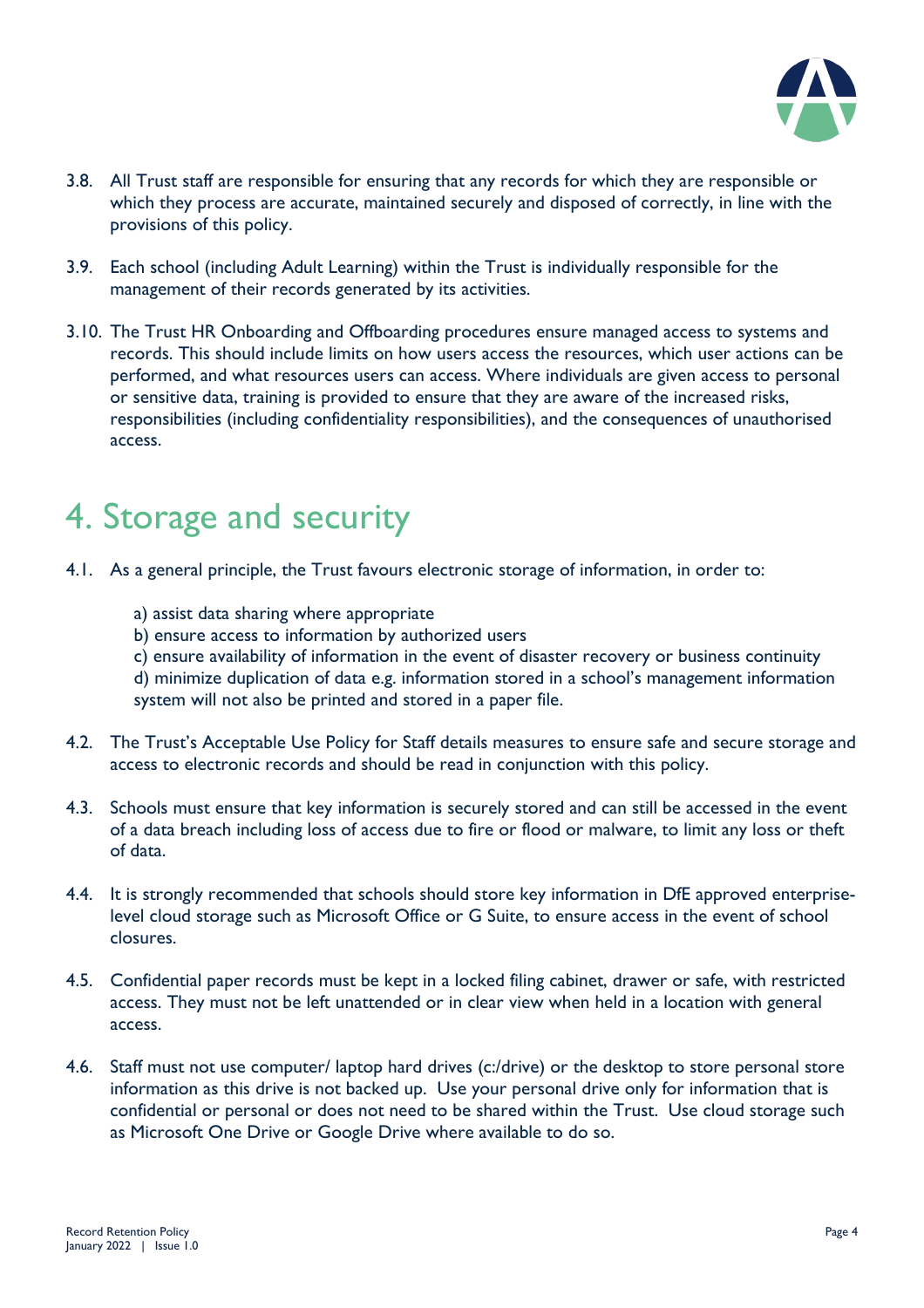

- 4.7. All electronic devices must be password-protected to protect the information on the device in case of theft.
- 4.8. All members of staff are provided with their own secure login and password which must not be divulged to anyone else.
- 4.9. All staff members should implement a clear desk policy to avoid unauthorised access to physical records containing sensitive or personal information. All confidential information will be stored in a securely locked filing cabinet, drawer or safe with restricted access.
- 4.10. Under no circumstances are visitors allowed access to confidential or personal information. Visitors to areas of school containing sensitive information should be supervised at all times.
- 4.11. The physical security of the Trust's buildings and storage systems, and access to them, is reviewed by the Director of Estates, the Trust Lead for Inclusion (safeguarding matters) and the DPO to evaluate the risks of vandalism, burglary or theft, safeguarding risk or data security and provide guidance on measures to reduce risk accordingly.

### 5. Email

- 5.1. Staff, governors and trustees must not use their own personal email addresses for school/Trust purposes.
- 5.2. Emails containing sensitive or confidential information must be encrypted to ensure that only the recipient is able to access the information. Microsoft Office and Gmail have system encryption that can be used.
- 5.3. The consequences of an e-mail containing sensitive information being sent to an unauthorised person can result in a fine of up to 20 million euros (or equivalent in sterling) or restrictions on processing from the Information Commissioner, along with adverse publicity for your Trust.

Confidential or sensitive information should be sent by a secure encrypted e-mail or data transfer system. Personal information (such as a pupil's name) should never be used in the subject line of an e-mail.

- 5.4. Circular emails to parents should by preference be sent using third-party communication systems to ensure security of recipients. Where emails must be sent, they must be sent blind carbon copy (bcc), so email addresses are not disclosed to other recipients.
- 5.5. E-mail systems are commonly used to store information which should be stored somewhere else. Email and attachments that need to be kept should be identified by content, for example: Does it form part of a pupil record? Is it part of a contract? Does it relate to an employee? They should then be saved into an appropriate electronic filing system. Where the text of the e-mail adds to the context or value of the attached documents, it may be necessary to keep the whole e-mail.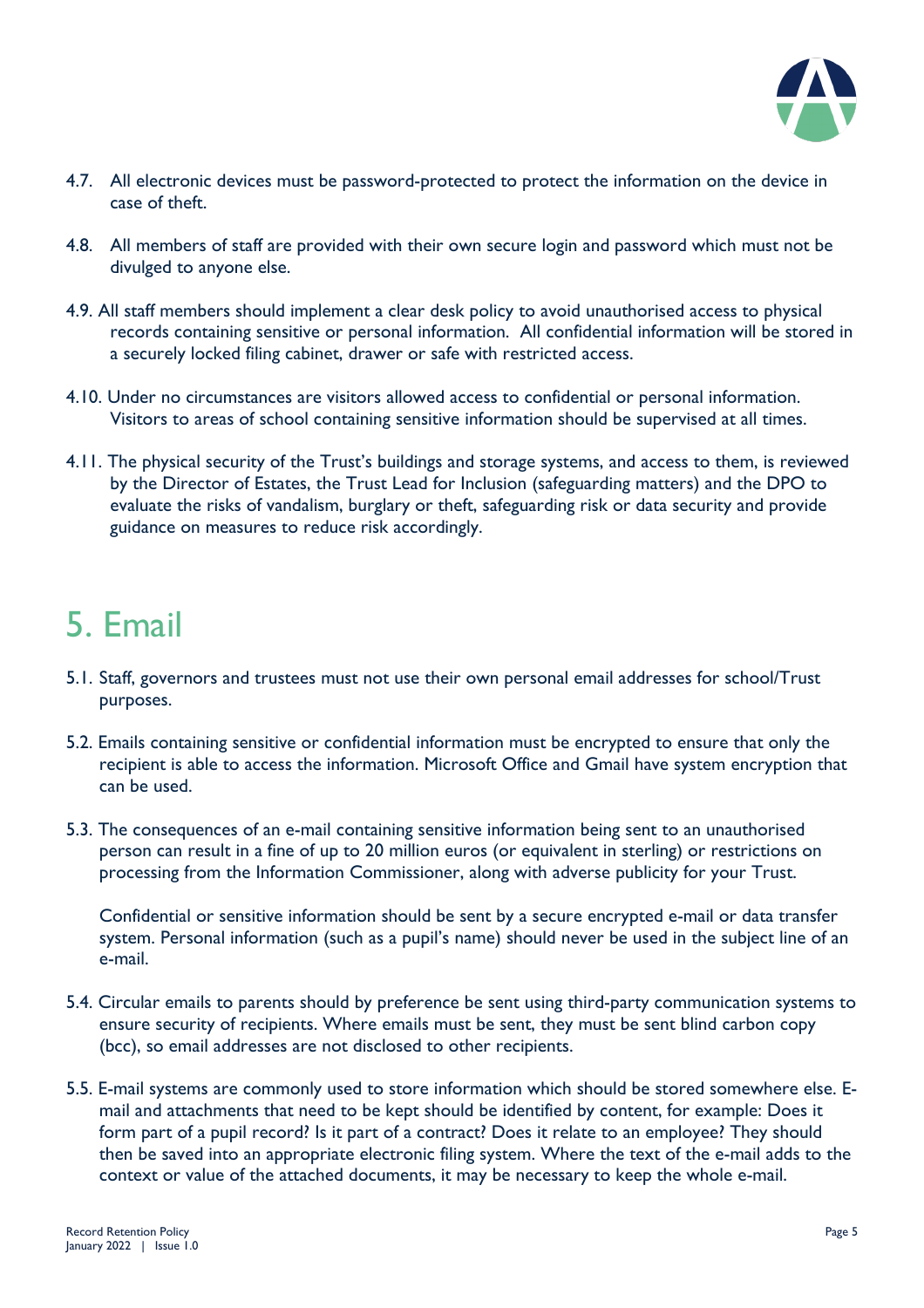

Information contained within e-mails may need to be transferred or logged in the appropriate place (e.g., the management information system (MIS) or behaviour management system). Once this is done, the original can be deleted.

- 5.6. The retention period for keeping information held as email files should correspond with the types of records found in the Trust Retention below.
- 5.7. All staff should adopt best practice guidance and routinely delete email over 24 months old. This will assist greatly in reducing the amount of information potentially disclosable in the event that a subject access request is received.

# 6. Confidentiality

- 6.1. It may be appropriate to label records or archives as 'Confidential'. This does not exempt the record from being admissible under the Freedom of Information Act 2000. Further information can be obtained from the Trust's Freedom of Information Policy.
- 6.2. The Trust takes its duties under the GDPR seriously and any unauthorised disclosure may result in disciplinary action.
- 6.3. E-mails may be disclosed in response to a Freedom of Information or Subject Access Request and in legal cases. Electronic messages can be legally binding
- 6.4. Before sharing data, staff must always ensure that:
	- They have consent from data subjects to share it.
	- Adequate security is in place to protect it.
	- The data recipient has been outlined in a privacy notice

### 7. Information Audit

- 7.1. The Data Protection Officer will conduct an information audit on an annual basis with the school's Data Protection Lead against all information held by the Trust and each academy to evaluate the information each is holding, receiving and using, and to ensure that this is correctly managed in accordance with the GDPR.
- 7.2 The audit may involve interviews or questionnaires with key operational staff to identify information and information flows which may include the following:
	- Paper documents and records
	- Electronic documents and records
	- Databases
	- Sound recordings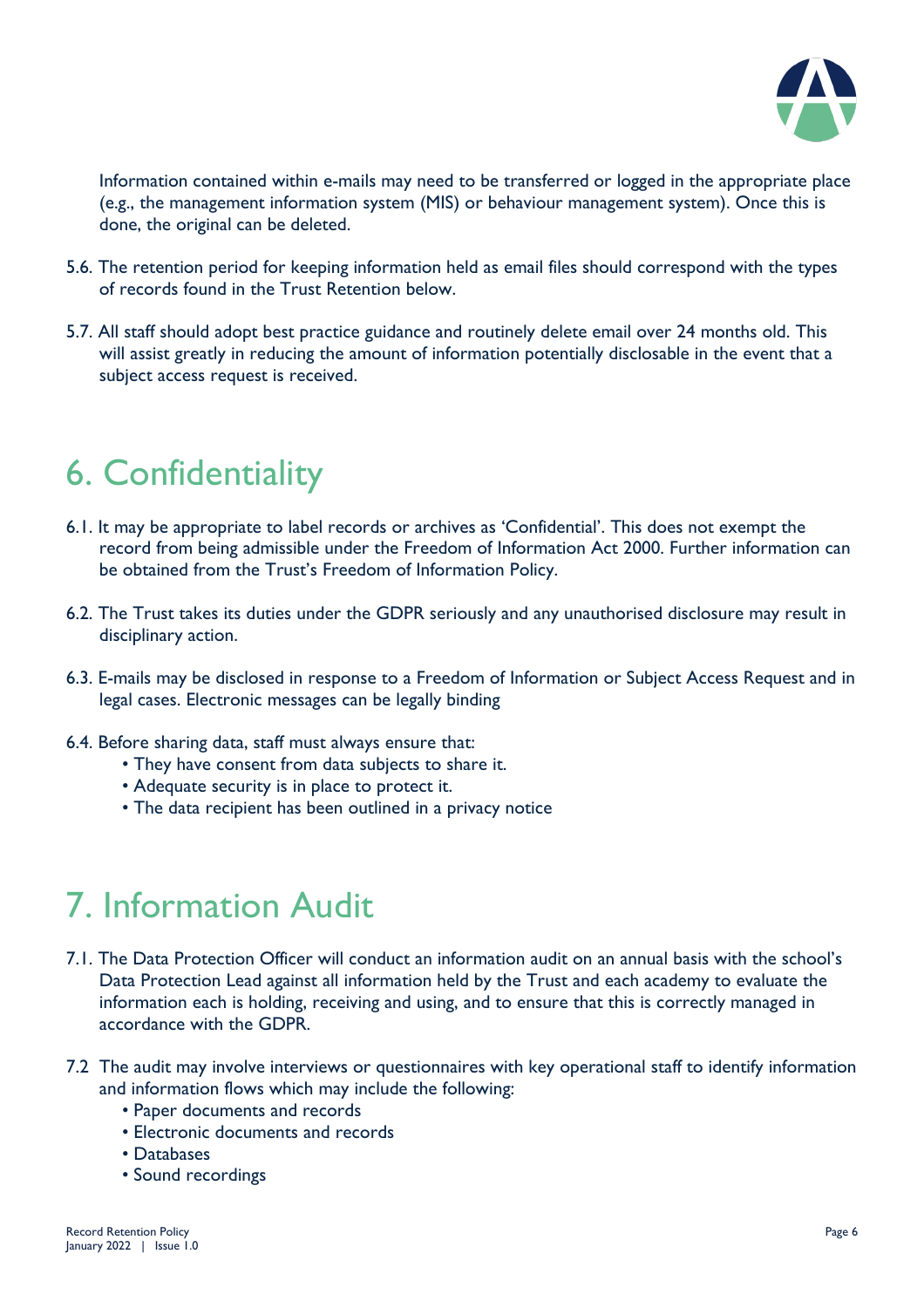

- Video and photographic records
- Hybrid files, containing both paper and electronic information
- Archives and archive logs

### 8. Retention Schedule

- 8.1. The retention schedule refers to records, regardless of the media in which they are stored.
- 8.2. Managing records against the retention schedule is deemed to be "normal processing" under the General Data Protection Regulation, Data Protection Act 2018 and the Freedom of Information Act 2000. Members of staff should be aware that once a Freedom of Information request is received or a legal hold imposed, then records disposal must be stopped.
- 8.3. Some of the retention periods are governed by statute; others are guidelines following best practice. Every effort has been made to ensure that these retention periods are compliant with the requirements of the General Data Protection Regulation, Data Protection Act 2018 and the Freedom of Information Act 2000.
- 8.4. Managing records using these retention guidelines will be deemed to be "normal processing" under the legislation mentioned above. If record series are to be kept for longer or shorter periods than those laid out in this document, the reasons for this need to be documented in each school's Archive Log.

# 9.Transferring Pupil Records

- 9.1. Where a pupil transfers to a new school, it is vital to ensure swift transfers of information to the new school to ensure appropriate decisions can be made regarding a pupil, using relevant and accurate information.
- 9.2. The pupil record should not be weeded before transfer, unless any duplicates or records with a short retention period have been included; these can be removed and securely destroyed.
- 9.3. The following should be transferred to the next school within 15 school days of receipt of confirmation that a pupil is registered at another school.
- 9.4. Common Transfer File (CTF) from the School Information Management System when used
- 9.5. Any elements of the pupil record, held in any format, not transferred as part of the CTF
- 9.6. SEN or other support service information, including behaviour, as only limited information may be included in the CTF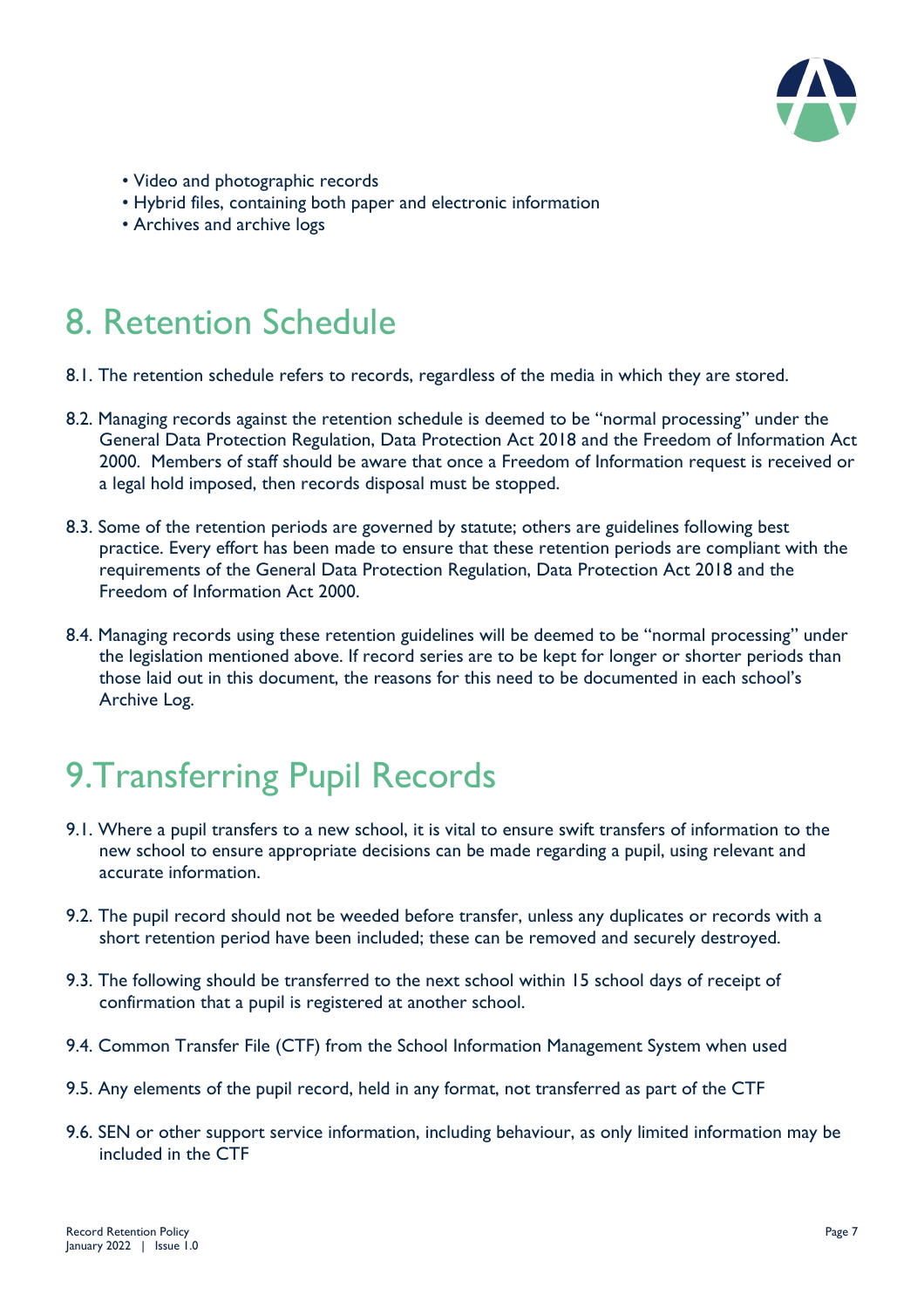

- 9.7. Child protection information; this must be sent as soon as possible by the Designated Safeguarding Lead (DSL) or a member of their team to their equivalent at the new Trust.
- 9.8. Academies must ensure the information is kept secure and traceable during transfer. Pupil records should not be sent by post, even Special Delivery. They may be delivered or collected in person, with signed confirmation.
- 9.9. If held electronically, records may be sent to a named contact via secure encrypted email, or other secure transfer method.
- 910. If the pupil is transferring to an independent school or a post-16 establishment, the existing school/college should transfer copies of relevant information only and retain the original full record as the last known school.
- 9.11. If a request is received to transfer the pupil record or other information about a pupil to a school outside of the European Union (EU), the school seek written consent from the parent prior to forwarding any information to the new school and should retain a copy of the original full record as the last known school.

# 10.Organisation and Storage

- 10.1. Administrators / Managers are strongly recommended to create electronic filing systems (folders) which reflect the categories below in order to ensure efficient management of records on an ongoing basis and timely disposal as required.
- 10.2. Where information is held in third party systems e.g. SIMS, there is no requirement to also hold a paper copy and the duplication of records is not considered good practice.
- 10.3. All records must be securely stored. Schools must risk assess those records held only in paper format, assessing the risks of loss of access, for example through fire or theft, in particular those records of a confidential nature, such as personnel records and consider appropriate back up.
- 10.4. Electronic records must be backed up whether through DfE approved enterprise-level cloud storage such as Microsoft Office 365 or GSuite.

### 11.Disposal of Data

11.1. A trust-wide contract for the secure destruction of paper records has been facilitated for all schools in the Trust. All records produced through the day- to- day operations of the Trust containing personal identifying information must be disposed of through this route.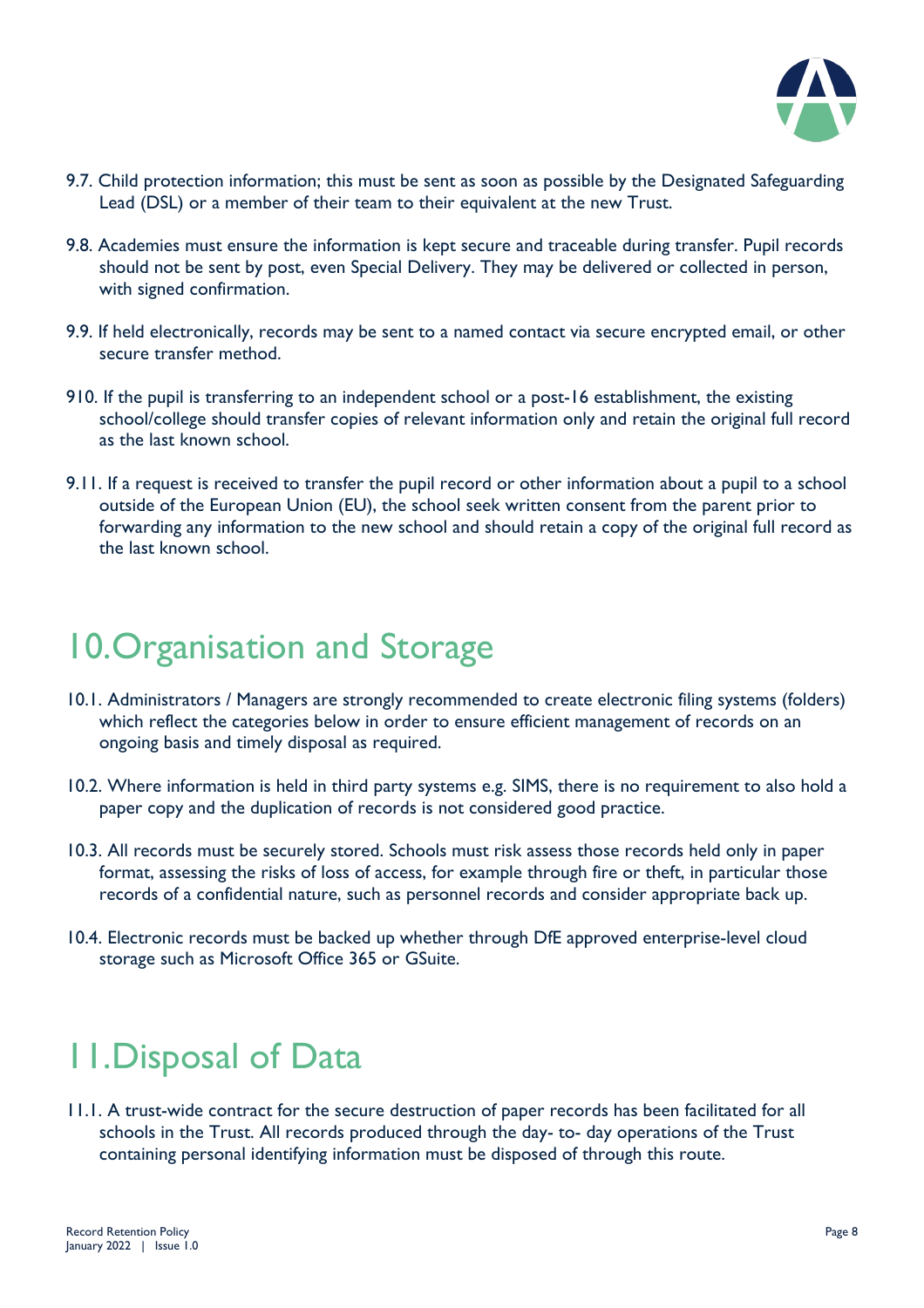

- 11.2. Where the Retention Schedule mentions SECURE DISPOSAL, this must be via the Trust's confidential waste disposal service which provides confidential waste consoles in all schools, or via crosscut shredder.
- 11.3. All schools and the central team must keep an electronic log of archived records, held and managed by the school Data Protection Lead. The log must record the date and method of secure destruction of records due for destruction at the end of the requisite retention period.
- 11.4. Data Protection Leads are responsible for risk assessing whether records normally due for destruction, e.g. complaints records, should be retained for longer and recording this on the archives log.
- 11.5. IT cluster managers will provide support and guidance to schools and central teams regarding secure disposal of computer and electronic records through approved recycling services.

### 13.Monitoring and Review

12.1. This policy will be reviewed every three years by the Trust Data Protection Officer or when best practice guidance is updated.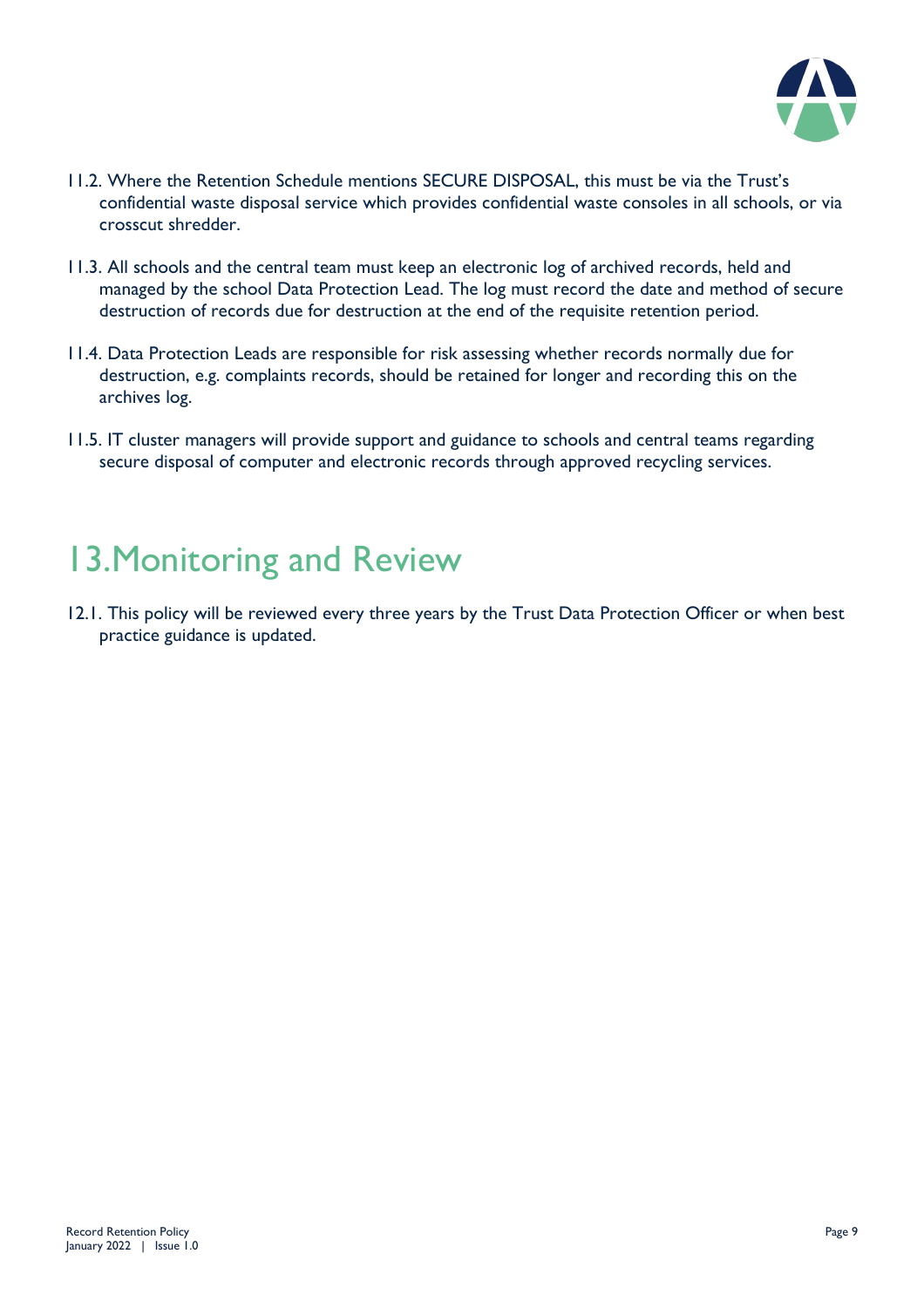

# RECORDS RETENTION SCHEDULE

#### **1. MANAGEMENT OF THE SCHOOL/TRUST**

*This section contains retention periods connected to the general management of the School/Trust. It covers the work of Trust and School Committees, the Principal and SLTs, the admissions process and operational administration.*

|            | <b>I.I Trust and School Committee</b>                                                                       |                                                                                                                      |                                                                                                                                                                          |                                                                                                                                                       |                                                                 |
|------------|-------------------------------------------------------------------------------------------------------------|----------------------------------------------------------------------------------------------------------------------|--------------------------------------------------------------------------------------------------------------------------------------------------------------------------|-------------------------------------------------------------------------------------------------------------------------------------------------------|-----------------------------------------------------------------|
| <b>Ref</b> | <b>Basic file</b><br>description                                                                            | <b>Data Protection</b><br><b>Issues</b>                                                                              | <b>Retention Period</b><br>[Operational]                                                                                                                                 | Action at the end of<br>the administrative life<br>of the record                                                                                      | Annual<br><b>Review</b><br><b>Completed</b><br>Tick $(\forall)$ |
| 1.1.1      | Agendas for Committee<br>meetings                                                                           | There may be data<br>protection issues if the<br>meeting is dealing with<br>confidential issues relating<br>to staff | One copy should be<br>retained with the master<br>set of minutes. All other<br>copies can be disposed of                                                                 | SECURE DISPOSAL                                                                                                                                       |                                                                 |
| 1.1.2      | <b>Minutes of Committee</b><br>meetings                                                                     | There may be data<br>protection issues if the<br>meeting is dealing with<br>confidential issues relating<br>to staff | Date of meeting + 6 years,<br>then review                                                                                                                                | <b>SECURE DISPOSAL</b>                                                                                                                                |                                                                 |
|            | Trust / School set<br>(unredacted for<br>confidential information)                                          | There may be data protection<br>issues if the meeting is dealing<br>with confidential issues<br>relating to staff    | PERMANENT                                                                                                                                                                | If the school / Trust is unable<br>to store these then they<br>should be offered to archives                                                          |                                                                 |
|            | Inspection and Public<br>Copies (redacted for<br>confidential information)                                  |                                                                                                                      | Date of meeting + 3 years                                                                                                                                                | If these minutes contain any<br>sensitive, personal<br>information they must be<br>shredded.                                                          |                                                                 |
| 1.1.3      | Reports presented<br>to the Committees                                                                      | There may be data<br>protection issues if the<br>report deals with<br>confidential issues relating<br>to staff       | Reports should be kept for<br>a minimum of 6 years.<br>However, if the minutes<br>refer directly to individual<br>reports then the reports<br>should be kept permanently | SECURE DISPOSAL<br>or<br>retain with the signed set of<br>the minutes                                                                                 |                                                                 |
| 1.1.4      | Meeting papers relating<br>to the parents' meeting<br>held under Section 33<br>of the Education Act<br>2002 | No                                                                                                                   | Date of the meeting $+$ a<br>minimum of 6 years                                                                                                                          | <b>SECURE DISPOSAL</b>                                                                                                                                |                                                                 |
| 1.1.5      | Instruments of<br>Government including<br><b>Articles of Association</b>                                    | No                                                                                                                   | <b>PERMANENT</b>                                                                                                                                                         | These should be retained<br>in the school/Trust whilst<br>the school/Trust is open<br>and then offered to<br>archives when the<br>school/Trust closes |                                                                 |
| 1.1.6      | <b>Trusts and</b><br><b>Endowments</b><br>managed by the<br>School / Trust                                  | No                                                                                                                   | PERMANENT                                                                                                                                                                | These should be retained<br>in the school/Trust whilst<br>the school/Trust is open<br>and then offered to<br>archives when the<br>school/Trust closes |                                                                 |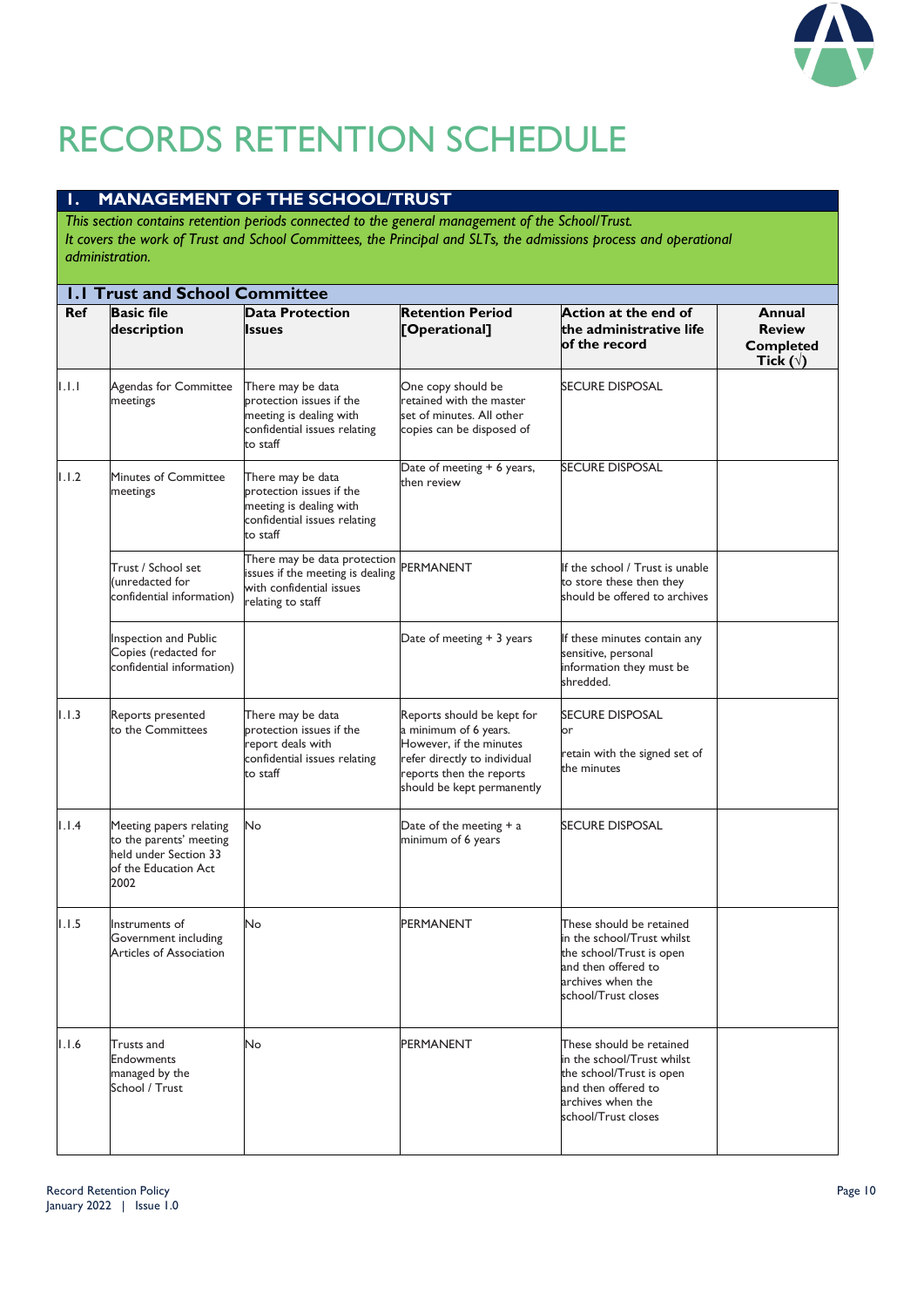

| 1.1.7      | Action plans created<br>and administered by the<br>School/Trust or<br>Committees                                                                                   | No                                                                                                                                             | Life of the action plan $+3$<br>years                                                                                                              | <b>SECURE DISPOSAL</b>                                                               |                                                              |
|------------|--------------------------------------------------------------------------------------------------------------------------------------------------------------------|------------------------------------------------------------------------------------------------------------------------------------------------|----------------------------------------------------------------------------------------------------------------------------------------------------|--------------------------------------------------------------------------------------|--------------------------------------------------------------|
| 1.1.8      | Policy documents<br>created and<br>administered by the<br>School/Trust or<br>Committees                                                                            | No                                                                                                                                             | Life of the policy $+3$ years                                                                                                                      | <b>SECURE DISPOSAL</b>                                                               |                                                              |
| 1.1.9      | Records relating to<br>complaints dealt with<br>by the School/Trust<br>or Committees                                                                               | Yes                                                                                                                                            | Date of the resolution of<br>the complaint $+$ a<br>minimum of 6 years, then<br>review for further<br>retention in case of<br>contentious disputes | <b>SECURE DISPOSAL</b>                                                               |                                                              |
| 1.1.10     | <b>Annual Reports</b><br>created under the<br>requirements of the<br><b>Education Regulations</b><br>2002                                                          | No                                                                                                                                             | Date of report + 10 years                                                                                                                          | <b>SECURE DISPOSAL</b>                                                               |                                                              |
|            |                                                                                                                                                                    |                                                                                                                                                | 1.2 Central Team, Principal and Senior Leadership Teams (SLTs)                                                                                     |                                                                                      |                                                              |
| <b>Ref</b> | <b>Basic file</b><br>description                                                                                                                                   | <b>Data Protection</b><br><b>Issues</b>                                                                                                        | <b>Retention Period</b><br>[Operational]                                                                                                           | Action at the end of<br>the administrative life<br>of the record                     | <b>Annual Review</b><br><b>Completed</b><br>Tick $(\forall)$ |
| 1.2.1      | Log books of                                                                                                                                                       | There may be data                                                                                                                              | Date of last entry in                                                                                                                              | These could be of                                                                    |                                                              |
|            | activity in the<br>School / Trust                                                                                                                                  | protection issues if the<br>log book refers to individual<br>pupils or members of staff                                                        | the book + a<br>minimum of 6 years, then<br>review                                                                                                 | permanent<br>historical value and should be<br>offered to archives if<br>appropriate |                                                              |
| 1.2.2      | Minutes of Central Team<br>and School SLT<br>meetings and the<br>meetings of other internal<br>administrative bodies                                               | that refers to individual pupils then review<br>or members of staff                                                                            | There may be data or minutes Date of the meeting + 3 years, SECURE DISPOSAL                                                                        |                                                                                      |                                                              |
| 1.2.3      | Reports created by the<br>Central Team, Principal<br>or SLTs                                                                                                       | There may be data protection $\Box$ ate of the report + a<br>issues if the report refers to<br>individual pupils or members review<br>of staff | minimum of 3 years, then                                                                                                                           | SECURE DISPOSAL                                                                      |                                                              |
| 1.2.4      | Records created by<br>Central Team,<br>Principals, SLTs,<br>heads of year/depts<br>and other members<br>of staff with<br>administrative<br>responsibilities        | There may be data<br>protection issues if the<br>records refer to individual<br>pupils or members of staff                                     | Current academic year<br>+ 6 years then review                                                                                                     | <b>SECURE DISPOSAL</b>                                                               |                                                              |
| 1.2.5      | Correspondence<br>created by Central<br>Team, Principals,<br>SLTs, heads of<br>year/depts and other<br>members of staff<br>with administrative<br>responsibilities | There may be data<br>protection issues if the<br>correspondence refers to<br>individual pupils or<br>members of staff                          | Date of correspondence + 3<br>vears then review                                                                                                    | <b>SECURE DISPOSAL</b>                                                               |                                                              |
| 1.2.6      | Professional<br>Development Plans                                                                                                                                  | Yes                                                                                                                                            | Life of the plan $+ 6$ years                                                                                                                       | <b>SECURE DISPOSAL</b>                                                               |                                                              |
| 1.2.7      | <b>Trust or School</b><br>Development Plans                                                                                                                        | No                                                                                                                                             | Life of the plan $+3$ years                                                                                                                        | SECURE DISPOSAL                                                                      |                                                              |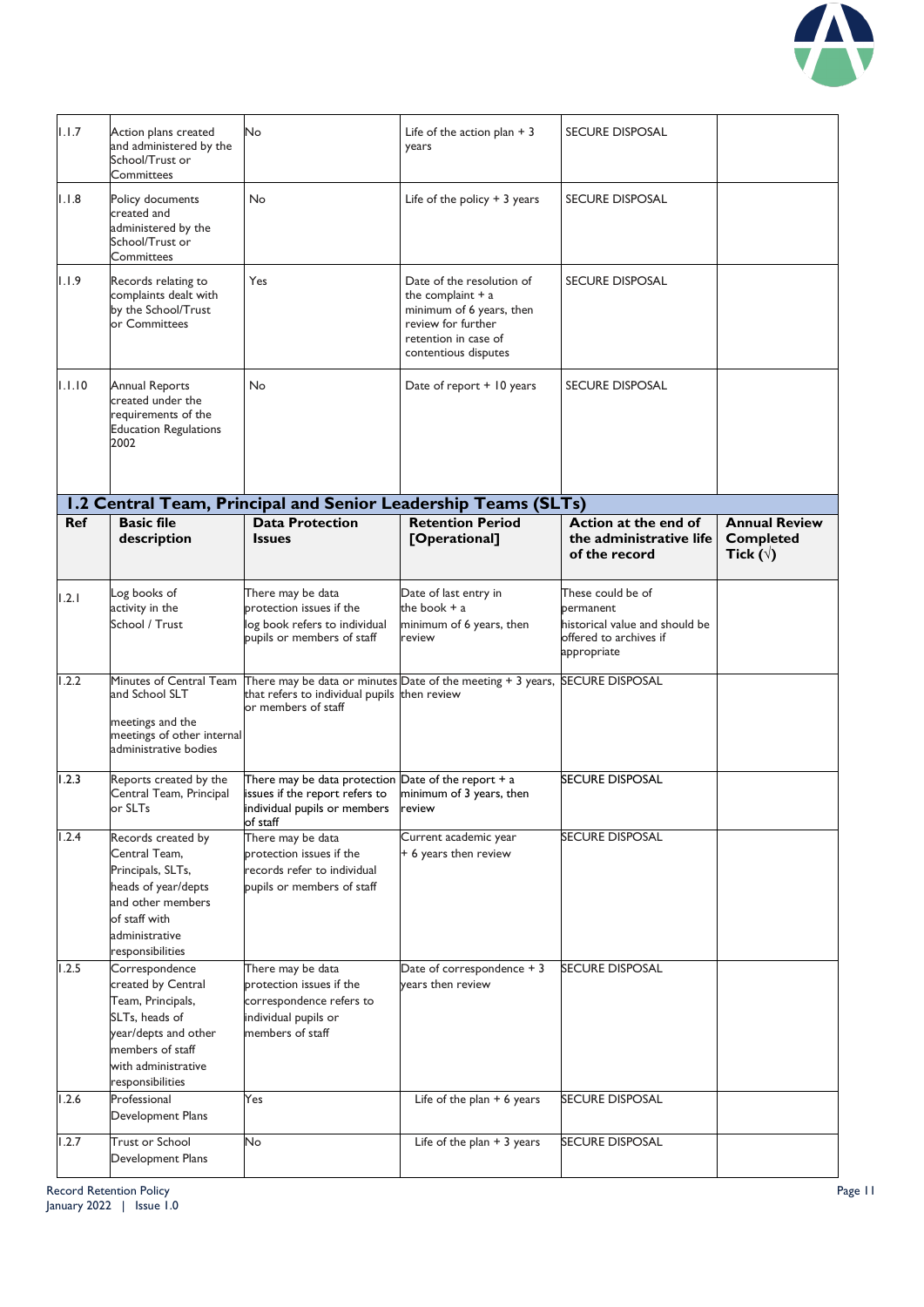

|            | <b>1.3 Admissions Process</b>                                                                                           |                                         |                                                                                                                                                                 |                                                                                                                                                                                           |                                                                 |  |  |
|------------|-------------------------------------------------------------------------------------------------------------------------|-----------------------------------------|-----------------------------------------------------------------------------------------------------------------------------------------------------------------|-------------------------------------------------------------------------------------------------------------------------------------------------------------------------------------------|-----------------------------------------------------------------|--|--|
| <b>Ref</b> | <b>Basic file</b><br>description                                                                                        | <b>Data Protection</b><br><b>Issues</b> | <b>Retention Period</b><br>[Operational]                                                                                                                        | Action at the end of<br>the administrative life<br>of the record                                                                                                                          | Annual<br><b>Review</b><br><b>Completed</b><br>Tick $(\forall)$ |  |  |
| 1.3.1      | All records relating to<br>the creation and<br>implementation of the<br><b>School Admissions Policy</b>                 | No.                                     | Life of the policy + 3 years<br>then review                                                                                                                     | <b>SECURE DISPOSAL</b>                                                                                                                                                                    |                                                                 |  |  |
| 1.3.2      | Admissions - if<br>the admission is<br>successful                                                                       | Yes                                     | Date of admission + 1 year                                                                                                                                      | <b>SECURE DISPOSAL</b>                                                                                                                                                                    |                                                                 |  |  |
| 1.3.3      | Admissions - if the<br>appeal is unsuccessful                                                                           | Yes                                     | Resolution of case $+1$<br>year                                                                                                                                 | <b>SECURE DISPOSAL</b>                                                                                                                                                                    |                                                                 |  |  |
| 1.3.4      | Register of<br>Admissions                                                                                               | Yes                                     | Every entry in the admission<br>register must be preserved for<br>a period of three years after the Schools may wish to<br>date on which the entry was<br>made. | <b>REVIEW</b><br>consider keeping the<br>admission register<br>permanently as often<br>schools receive enquiries<br>from past pupils to<br>confirm the dates they<br>attended the school. |                                                                 |  |  |
| 1.3.5      | Admissions - Secondary<br>Schools - Casual                                                                              | Yes                                     | Current year + I year                                                                                                                                           | SECURE DISPOSAL                                                                                                                                                                           |                                                                 |  |  |
| 1.3.6      | Proofs of address<br>supplied by parents as<br>part of the admissions<br>process                                        | Yes                                     | Current year + 1 year                                                                                                                                           | <b>SECURE DISPOSAL</b>                                                                                                                                                                    |                                                                 |  |  |
| 1.3.7      | Supplementary<br>Information form<br>including additional<br>information such as<br>religion, medical<br>conditions etc | Yes                                     | This information should be<br>added to the pupil file                                                                                                           | <b>SECURE DISPOSAL</b>                                                                                                                                                                    |                                                                 |  |  |
|            | For successful<br>admissions                                                                                            | Yes                                     | This information should be<br>added to the pupil file                                                                                                           | <b>SECURE DISPOSAL</b>                                                                                                                                                                    |                                                                 |  |  |
|            | For unsuccessful<br>admissions                                                                                          | Yes                                     | Until appeals process<br>completed                                                                                                                              | <b>SECURE DISPOSAL</b>                                                                                                                                                                    |                                                                 |  |  |
|            |                                                                                                                         |                                         |                                                                                                                                                                 |                                                                                                                                                                                           |                                                                 |  |  |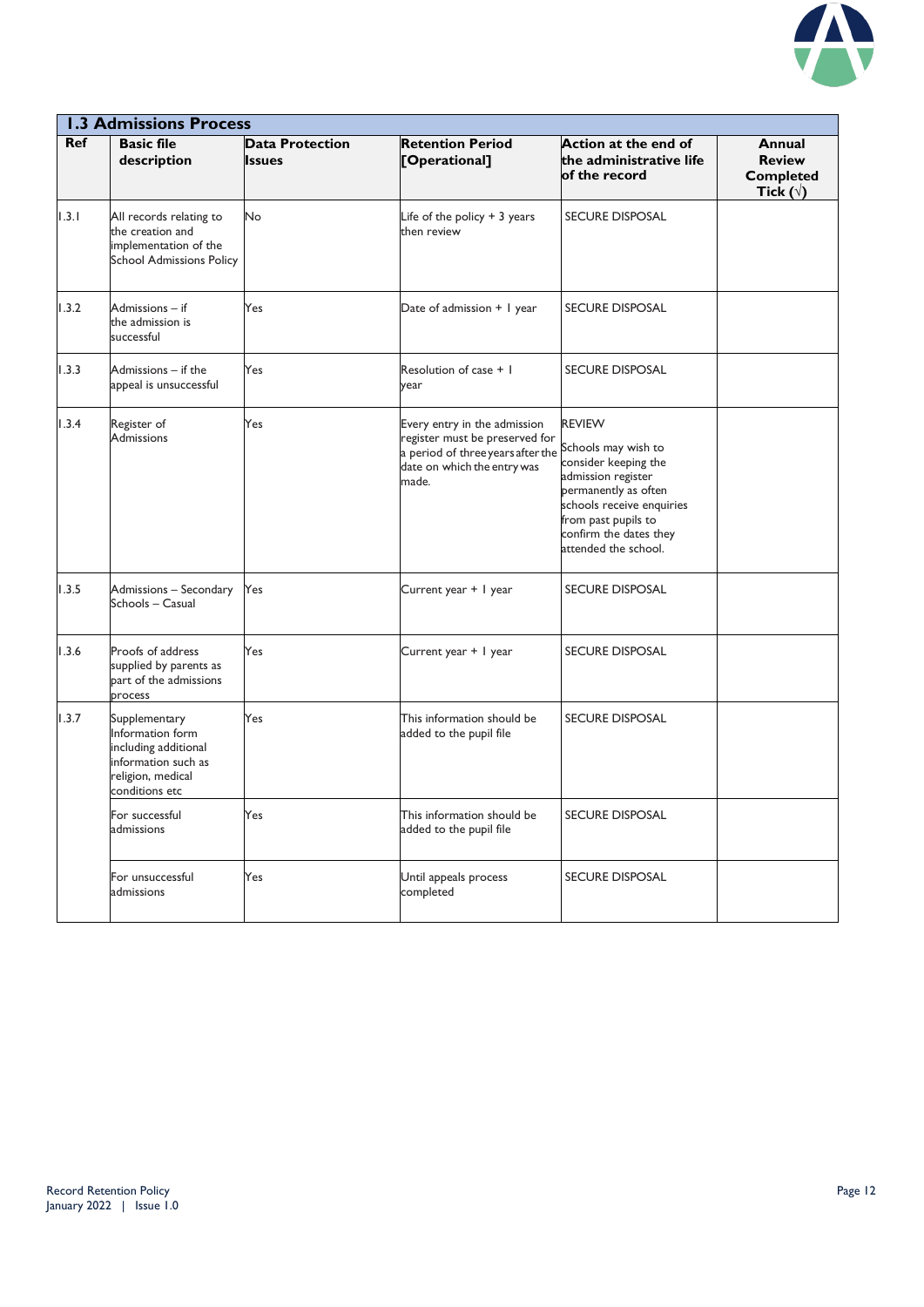

|            | <b>1.4 Operational Administration</b>                                                                              |                                         |                                          |                                                                  |                                                              |  |  |
|------------|--------------------------------------------------------------------------------------------------------------------|-----------------------------------------|------------------------------------------|------------------------------------------------------------------|--------------------------------------------------------------|--|--|
| <b>Ref</b> | <b>Basic file</b><br>description                                                                                   | <b>Data Protection</b><br><b>Issues</b> | <b>Retention Period</b><br>[Operational] | Action at the end of<br>the administrative life<br>of the record | <b>Annual Review</b><br><b>Completed</b><br>Tick $(\forall)$ |  |  |
| 1.4.1      | General files                                                                                                      | No                                      | Current year + 5 years<br>then review    | <b>SECURE DISPOSAL</b>                                           |                                                              |  |  |
| 1.4.2      | Records relating to the<br>creation and publication<br>of the school / trust<br>brochure or prospectus             | <b>No</b>                               | Current year + 3 years                   | <b>STANDARD</b><br><b>DISPOSAL</b>                               |                                                              |  |  |
| 1.4.3      | Records relating to the<br>creation and<br>distribution of circulars<br>to staff, parents or<br>pupils             | No                                      | Current year + 1 year                    | <b>STANDARD</b><br><b>DISPOSAL</b>                               |                                                              |  |  |
| 1.4.4      | Newsletters and<br>other items with a<br>short operational<br>use                                                  | No                                      | Current year + I year                    | <b>STANDARD</b><br><b>DISPOSAL</b>                               |                                                              |  |  |
| 1.4.5      | Visitors' Books and<br>Signing in Sheets                                                                           | Yes                                     | Current year + 6 years<br>then review    | <b>SECURE DISPOSAL</b>                                           |                                                              |  |  |
| 1.4.6      | Records relating<br>to the creation<br>and management<br>of Parent Teacher<br><b>Associations</b><br>and/or Alumni | <b>No</b>                               | Current year + 6 years<br>then REVIEW    | <b>SECURE DISPOSAL</b>                                           |                                                              |  |  |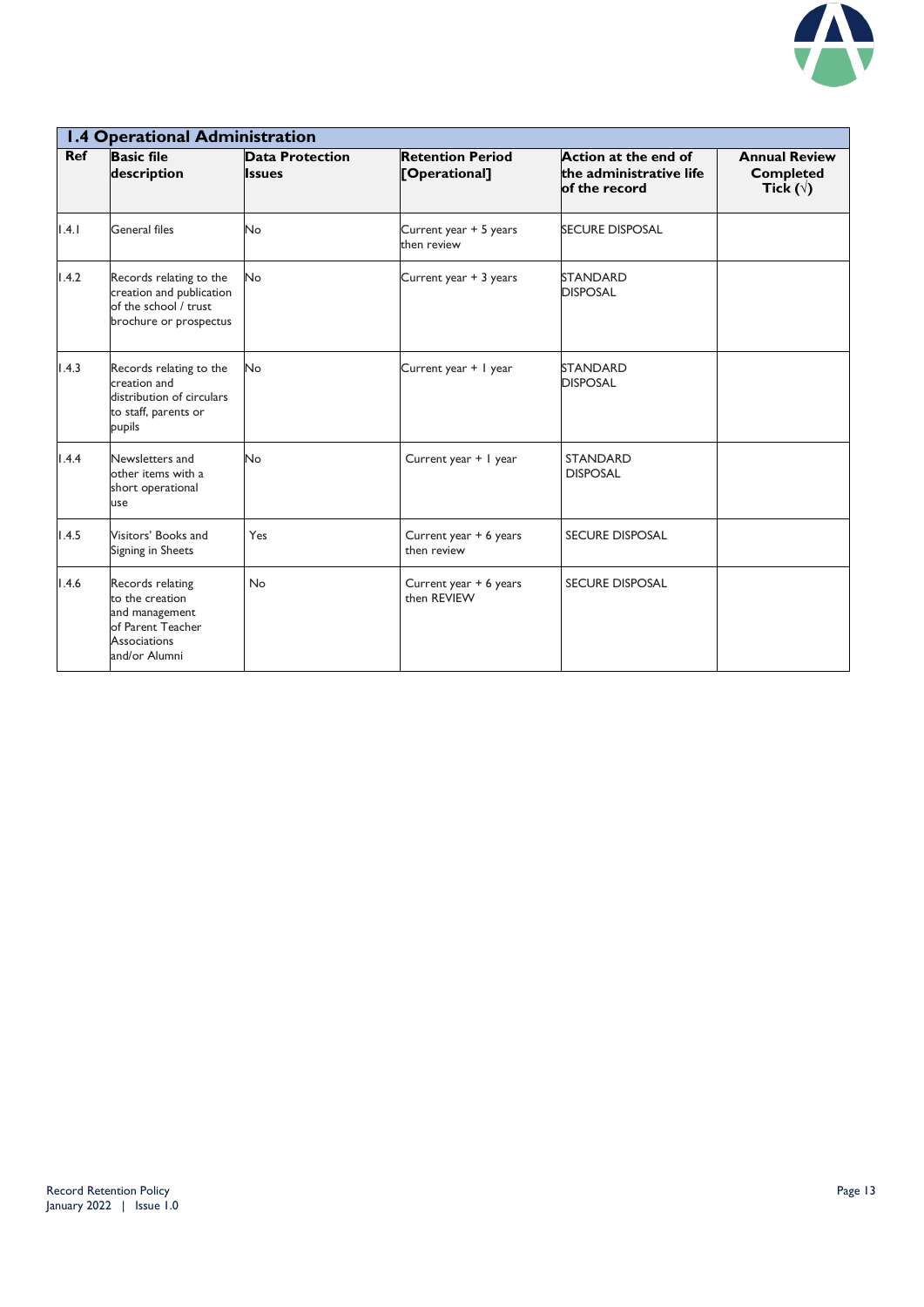

#### **2. HUMAN RESOURCES**

|            | 2.1 Recruitment                                                                                                   |                                         |                                                                                                                                                                                                                                                      |                                                                         |                                                                        |
|------------|-------------------------------------------------------------------------------------------------------------------|-----------------------------------------|------------------------------------------------------------------------------------------------------------------------------------------------------------------------------------------------------------------------------------------------------|-------------------------------------------------------------------------|------------------------------------------------------------------------|
| <b>Ref</b> | <b>Basic file</b><br>description                                                                                  | <b>Data Protection</b><br><b>Issues</b> | <b>Retention Period</b><br>[Operational]                                                                                                                                                                                                             | Action at the end of the<br>administrative life of the<br>record        | <b>Annual</b><br><b>Review</b><br><b>Completed</b><br>Tick $(\forall)$ |
| 2.1.1      | All records leading up to<br>the appointments -<br>successful candidates                                          | Yes                                     | Date of appointment $+6$<br>years                                                                                                                                                                                                                    | <b>SECURE DISPOSAL</b>                                                  |                                                                        |
| 2.1.2      | All records leading up to Yes<br>the appointment of a<br>new member of staff -<br>unsuccessful candidates         |                                         | Date of appointment of the<br>successful candidate $+6$<br>months                                                                                                                                                                                    | <b>SECURE DISPOSAL</b>                                                  |                                                                        |
| 2.13       | All records leading<br>up to the<br>appointment of a<br>new member of<br>staff – successful<br>candidate          | Yes                                     | All the relevant<br>information should be<br>added to the staff<br>personal file and all other<br>information retained for<br>6 months                                                                                                               | SECURE DISPOSAL                                                         |                                                                        |
| 2.1.4      | Pre-employment<br>vetting information<br>- DBS Checks                                                             | No                                      | The school/Trust does not<br>have to keep copies of<br>DBS certificates. If the<br>School/Trust does so the<br>copy must NOT be<br>retained for more than<br>6 months                                                                                |                                                                         |                                                                        |
| 2. I .5    | Proofs of identity<br>collected as part of the<br>process of checking<br>"portable"<br>enhanced DBS<br>disclosure | Yes                                     | These should be checked<br>and a note kept of what was<br>seen and what has been<br>checked and placed on the<br>member of staff's personal<br>file                                                                                                  |                                                                         |                                                                        |
| 2.1.6      | Pre-employment<br>vetting information<br>- Evidence proving<br>the right to work in UK                            | Yes                                     | Where possible these<br>documents should be<br>added to the Staff<br>Personal File but if they are<br>kept separately then the Home<br>Office requires that the<br>documents are kept for<br>termination of Employment<br>plus not less than 2 years |                                                                         |                                                                        |
|            | 2.2 Operational Staff Management                                                                                  |                                         |                                                                                                                                                                                                                                                      |                                                                         |                                                                        |
| <b>Ref</b> | <b>Basic file</b><br>description                                                                                  | <b>Data Protection</b><br><b>Issues</b> | <b>Retention Period</b><br>[Operational]                                                                                                                                                                                                             | <b>Action at the end</b><br>of the administrative life<br>of the record | Annual<br><b>Review</b><br><b>Completed</b><br>Tick $(\forall)$        |
| 2.2.1      | Staff Personal File                                                                                               | Yes                                     | Termination of Employment<br>+ 6 years                                                                                                                                                                                                               | SECURE DISPOSAL                                                         |                                                                        |
| 2.2.2      | Timesheets, annual leave Yes<br>and absence records                                                               |                                         | Current year + 6 years                                                                                                                                                                                                                               | SECURE DISPOSAL                                                         |                                                                        |
| 2.2.3      | Annual appraisal/<br>assessment records                                                                           | Yes                                     | Current year + 5 years                                                                                                                                                                                                                               | SECURE DISPOSAL                                                         |                                                                        |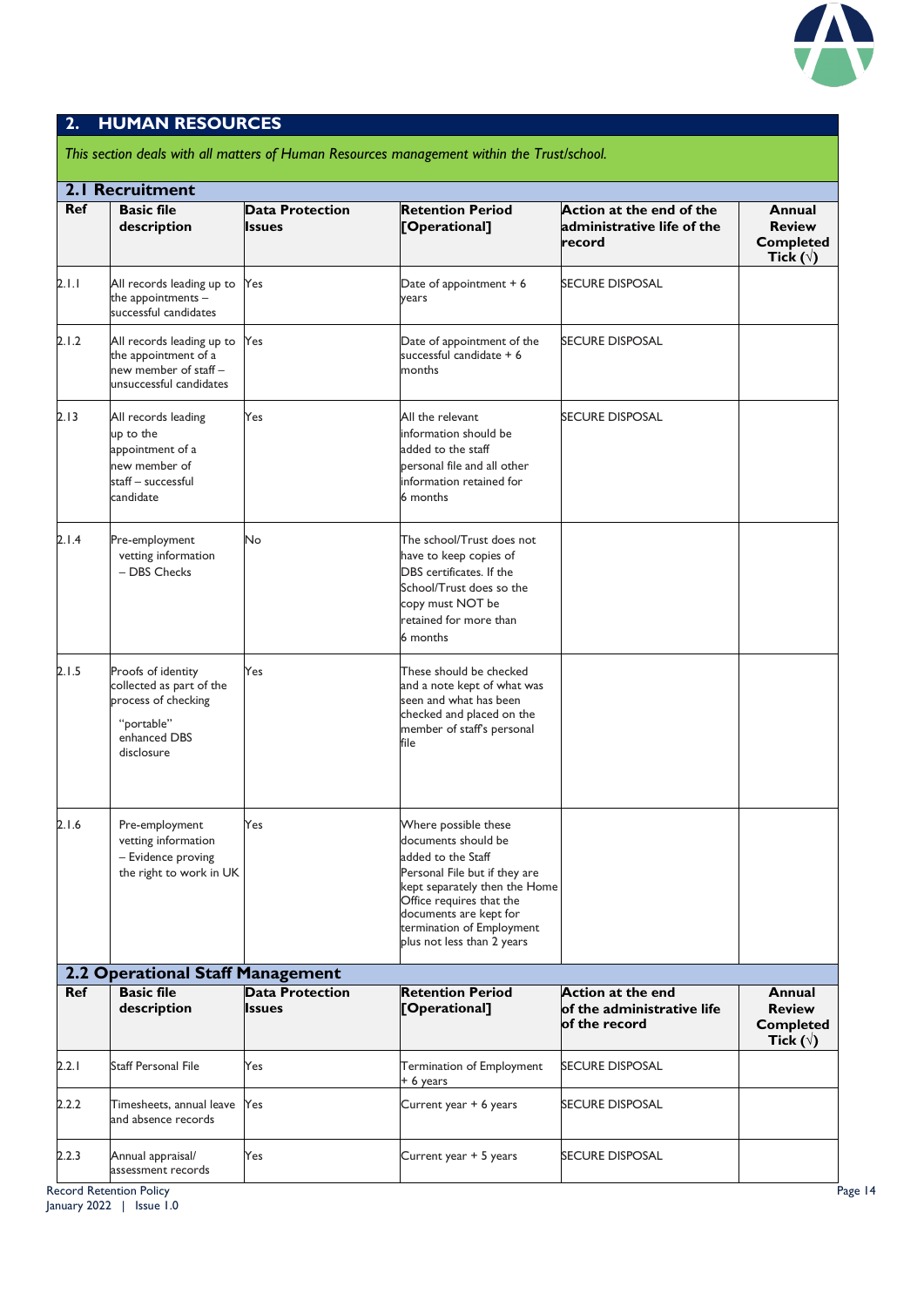

|            | 2.3 Management of Disciplinary and Grievance Processes                                                                       |                                         |                                                                                                                                                                                                                                                                                                                                           |                                                                                                            |                                                                 |  |
|------------|------------------------------------------------------------------------------------------------------------------------------|-----------------------------------------|-------------------------------------------------------------------------------------------------------------------------------------------------------------------------------------------------------------------------------------------------------------------------------------------------------------------------------------------|------------------------------------------------------------------------------------------------------------|-----------------------------------------------------------------|--|
| <b>Ref</b> | <b>Basic file</b><br>description                                                                                             | <b>Data Protection</b><br><b>Issues</b> | <b>Retention Period</b><br>[Operational]                                                                                                                                                                                                                                                                                                  | Action at the end of the<br>administrative life of the<br>record                                           | Annual<br><b>Review</b><br><b>Completed</b><br>Tick $(\sqrt{)}$ |  |
| 2.3.1      | Allegation of a child<br>protection nature<br>against a member of<br>staff including where<br>the allegation is<br>unfounded | Yes                                     | Until the person's normal<br>retirement age or 10 years<br>from the date of the<br>allegation whichever is the<br>longer then REVIEW.<br>Note - allegations that are<br>found to be malicious should<br>be removed from personnel<br>files. If found they are to be<br>kept on the file and a copy<br>provided to the person<br>concerned | <b>SECURE DISPOSAL</b><br>These records must be shredded                                                   |                                                                 |  |
| 2.3.2      | Disciplinary<br>Proceedings                                                                                                  |                                         |                                                                                                                                                                                                                                                                                                                                           |                                                                                                            |                                                                 |  |
|            | oral warning                                                                                                                 |                                         | Date of warning + 6<br>months                                                                                                                                                                                                                                                                                                             | SECURE DISPOSAL<br>[If warnings are placed on<br>personal files then they must be<br>weeded from the file] |                                                                 |  |
|            | written warning -<br>level I                                                                                                 |                                         | Date of warning + 6<br>months                                                                                                                                                                                                                                                                                                             |                                                                                                            |                                                                 |  |
|            | written warning -<br>level 2                                                                                                 | Yes                                     | Date of warning + 12<br>months                                                                                                                                                                                                                                                                                                            |                                                                                                            |                                                                 |  |
|            | final warning                                                                                                                |                                         | Date of warning + 18<br>months                                                                                                                                                                                                                                                                                                            |                                                                                                            |                                                                 |  |
|            | case not found                                                                                                               |                                         | If the incident is child<br>protection related then<br>see above otherwise<br>dispose of at the<br>conclusion of the case                                                                                                                                                                                                                 | <b>SECURE</b><br><b>DISPOSAL</b>                                                                           |                                                                 |  |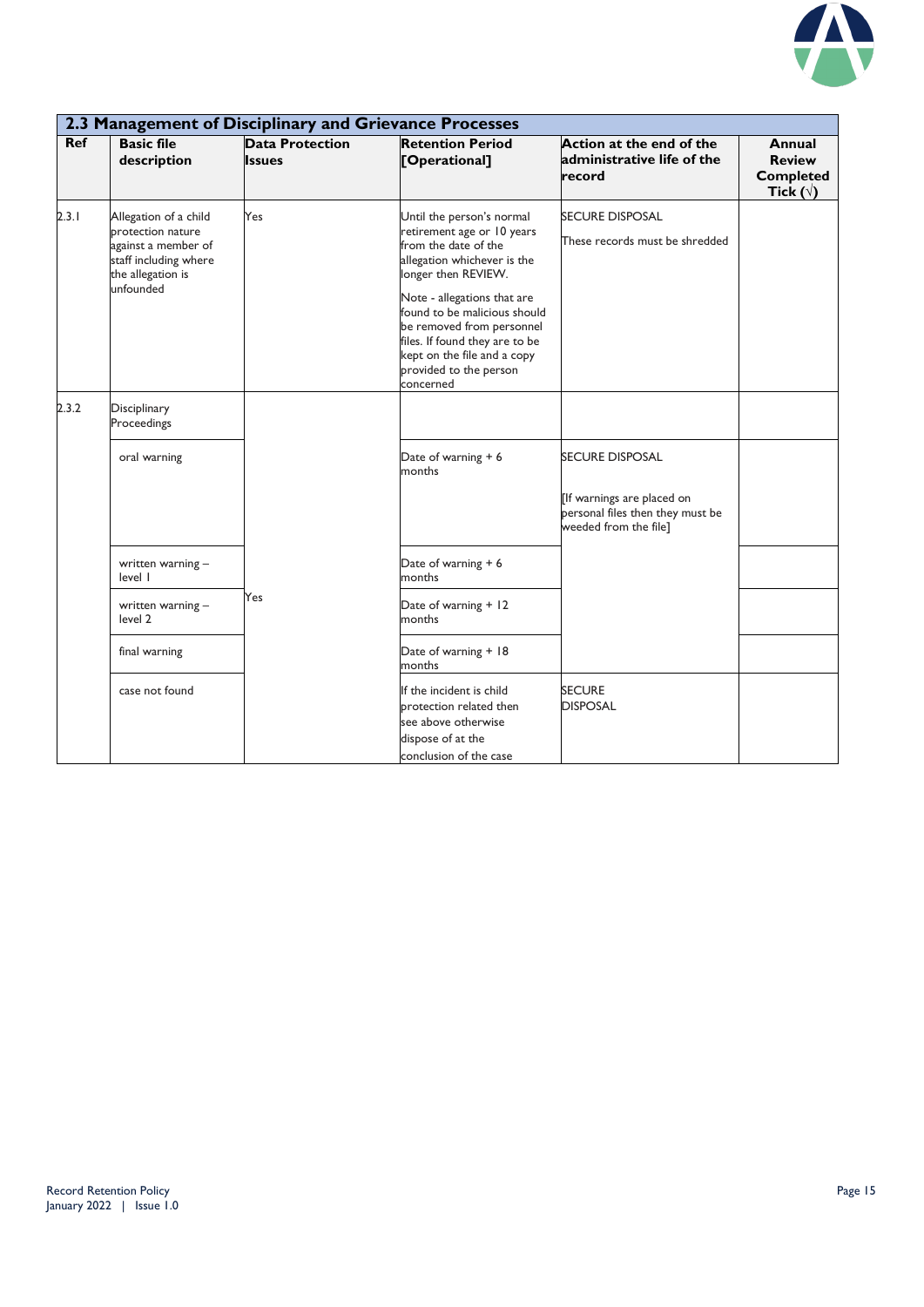

|       | 2.4 Health and Safety                                                                                                            |                                         |                                                                                                                             |                                                                  |                                                                        |  |  |
|-------|----------------------------------------------------------------------------------------------------------------------------------|-----------------------------------------|-----------------------------------------------------------------------------------------------------------------------------|------------------------------------------------------------------|------------------------------------------------------------------------|--|--|
| Ref   | <b>Basic file</b><br>description                                                                                                 | <b>Data Protection</b><br><b>Issues</b> | <b>Retention Period</b><br>[Operational]                                                                                    | Action at the end of the<br>administrative life<br>of the record | <b>Annual</b><br><b>Review</b><br><b>Completed</b><br>Tick $(\forall)$ |  |  |
| 2.4.1 | Health and Safety<br><b>Policy Statements</b>                                                                                    | No                                      | Life of policy $+3$ years                                                                                                   | <b>SECURE DISPOSAL</b>                                           |                                                                        |  |  |
| 2.4.2 | Health and Safety<br><b>Risk Assessments</b>                                                                                     | No                                      | Life of risk assessment $+3$<br>years                                                                                       | <b>SECURE DISPOSAL</b>                                           |                                                                        |  |  |
| 2.4.3 | Records relating to<br>accident/ injury at<br>work                                                                               | Yes                                     | Date of incident + 12 years<br>In the case of serious<br>accidents a further retention<br>period will need to be<br>applied | <b>SECURE DISPOSAL</b>                                           |                                                                        |  |  |
| 2.4.4 | <b>Accident Reporting</b>                                                                                                        |                                         |                                                                                                                             |                                                                  |                                                                        |  |  |
|       | Adults                                                                                                                           | Yes                                     | Date of the incident $+6$<br>years                                                                                          | <b>SECURE DISPOSAL</b>                                           |                                                                        |  |  |
|       | Children                                                                                                                         |                                         | DOB of the child + 25<br>years                                                                                              | <b>SECURE DISPOSAL</b>                                           |                                                                        |  |  |
| 2.4.5 | Control of Substances<br>Hazardous to Health<br>(COSHH)                                                                          | No                                      | Current year + 40 years                                                                                                     | <b>SECURE DISPOSAL</b>                                           |                                                                        |  |  |
| 2.4.6 | Process of<br>monitoring of areas<br>where employees<br>and persons are<br>likely to have<br>become in contact<br>with asbestos  | No                                      | Last action $+40$ years                                                                                                     | <b>SECURE DISPOSAL</b>                                           |                                                                        |  |  |
| 2.4.7 | Process of<br>monitoring of areas<br>where employees<br>and persons are<br>likely to have<br>become in contact<br>with radiation | No                                      | Last action + 50 years                                                                                                      | <b>SECURE DISPOSAL</b>                                           |                                                                        |  |  |
| 2.4.8 | <b>Fire Precautions</b><br>log books                                                                                             | No                                      | Current year + 6 years                                                                                                      | <b>SECURE DISPOSAL</b>                                           |                                                                        |  |  |
|       | <b>2.4 Payroll and Pensions</b>                                                                                                  |                                         |                                                                                                                             |                                                                  |                                                                        |  |  |
| Ref   | <b>Basic file</b><br>description                                                                                                 | <b>Data Protection</b><br><b>Issues</b> | <b>Retention Period</b><br>[Operational]                                                                                    | Action at the end of the<br>administrative life of the<br>record | Annual<br><b>Review</b><br><b>Completed</b><br>Tick $(\forall)$        |  |  |
| 2.5.1 | General payroll and<br>pension information                                                                                       | Yes                                     | Current year + 6 years                                                                                                      | <b>SECURE DISPOSAL</b>                                           |                                                                        |  |  |
| 2.5.2 | Maternity pay<br>records                                                                                                         | Yes                                     | Current year + 3 years                                                                                                      | <b>SECURE DISPOSAL</b>                                           |                                                                        |  |  |
| 2.5.3 | Records held under<br><b>Retirement Benefits</b><br>Schemes (Information<br>Powers) Regulations<br>1995                          | Yes                                     | Current year + 6 years                                                                                                      | <b>SECURE DISPOSAL</b>                                           |                                                                        |  |  |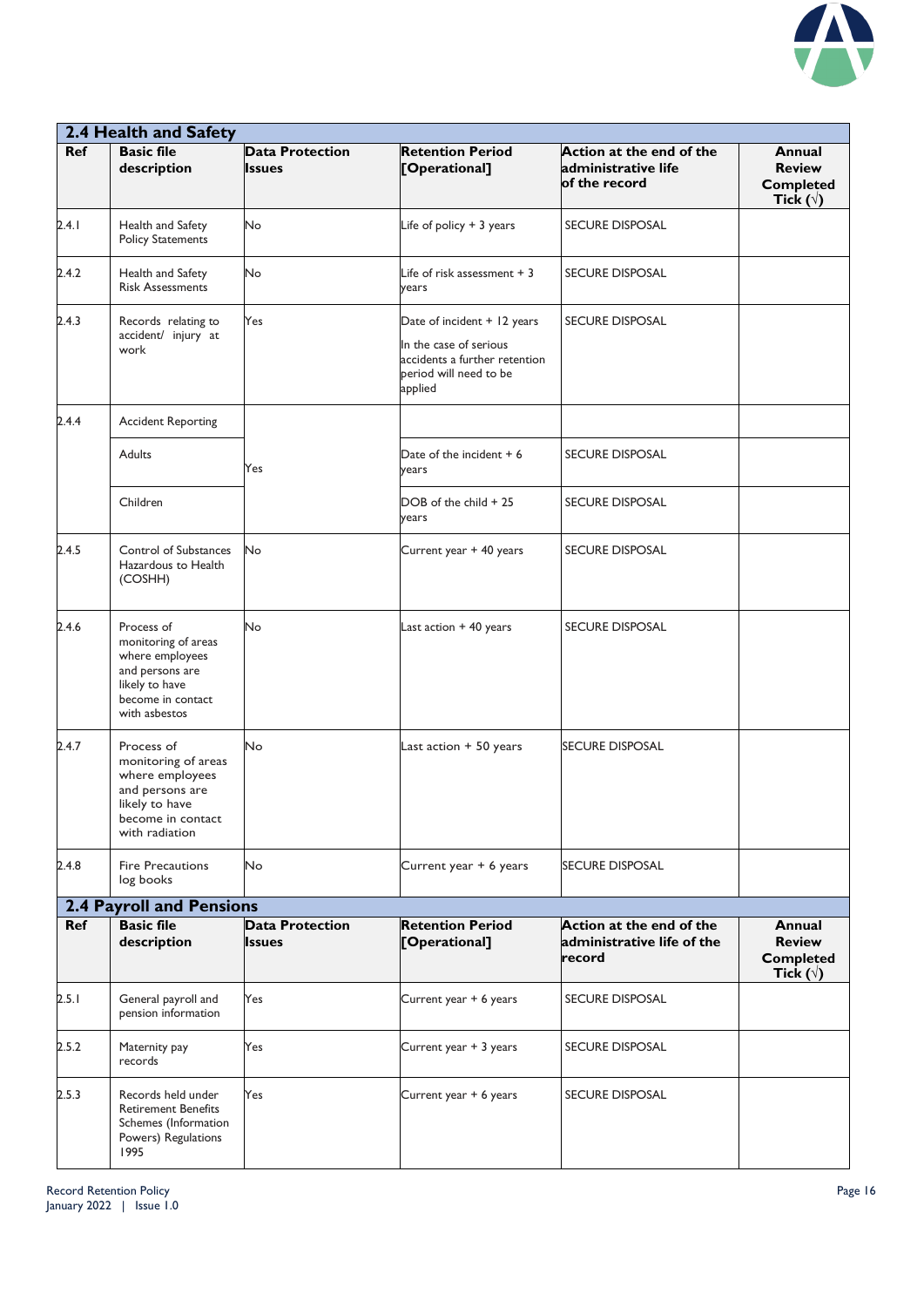

#### **3. FINANCIAL MANAGEMENT OF THE SCHOOL/TRUST**

This section deals with all aspects of the financial management of the Trust/school including the administration of school meals

|            | 3.1 Risk Management and Insurance                                                                                                         |                                         |                                                         |                                                                     |                                                                        |  |  |
|------------|-------------------------------------------------------------------------------------------------------------------------------------------|-----------------------------------------|---------------------------------------------------------|---------------------------------------------------------------------|------------------------------------------------------------------------|--|--|
| <b>Ref</b> | <b>Basic file</b><br>description                                                                                                          | <b>Data Protection</b><br><b>Issues</b> | <b>Retention Period</b><br>[Operational]                | Action at the end of<br>the administrative life<br>of the record    | Annual<br><b>Review</b><br><b>Completed</b><br>Tick ( $\forall$ )      |  |  |
| 3.1.1      | <b>RPA</b> certificates                                                                                                                   | No                                      | Closure of the school + 40<br>years                     | SECURE DISPOSAL                                                     |                                                                        |  |  |
| 3.1.2      | Any other Employer's<br>Liability Insurance<br>Certificate                                                                                | No                                      | Closure of the school $+40$<br>years                    | <b>SECURE DISPOSAL</b>                                              |                                                                        |  |  |
|            | <b>3.2 Asset Management</b>                                                                                                               |                                         |                                                         |                                                                     |                                                                        |  |  |
| Ref        | <b>Basic file</b><br>description                                                                                                          | <b>Data Protection</b><br><b>Issues</b> | <b>Retention Period</b><br>[Operational]                | Action at the end of<br>the<br>administrative life of<br>the record | Annual<br><b>Review</b><br><b>Completed</b><br>Tick $(\forall)$        |  |  |
| 3.2.1      | Inventories of<br>furniture, equipment<br>and other valuable<br>assets                                                                    | No                                      | Current year + 6 years                                  | <b>SECURE DISPOSAL</b>                                              |                                                                        |  |  |
| 3.2.2      | Burglary, theft and<br>vandalism reports                                                                                                  | No                                      | Current year + 6 years                                  | <b>SECURE DISPOSAL</b>                                              |                                                                        |  |  |
|            |                                                                                                                                           |                                         | 3.3 Accounts and Statements including Budget Management |                                                                     |                                                                        |  |  |
| <b>Ref</b> | <b>Basic file</b><br>description                                                                                                          | <b>Data Protection</b><br><b>Issues</b> | <b>Retention Period</b><br>[Operational]                | Action at the end of<br>the administrative life<br>of the record    | <b>Annual</b><br><b>Review</b><br><b>Completed</b><br>Tick $(\forall)$ |  |  |
| 3.3.1      | <b>Annual Accounts</b>                                                                                                                    | No                                      | Current year + 6 years                                  | <b>STANDARD</b><br><b>DISPOSAL</b>                                  |                                                                        |  |  |
| 3.3.2      | <b>Student Grant</b><br>applications                                                                                                      | Yes                                     | Current year + 3 years                                  | <b>SECURE DISPOSAL</b>                                              |                                                                        |  |  |
| 3.3.3      | All records relating to<br>the creation and<br>management of budgets<br>including the Annual<br>Budget statement and<br>background papers | No                                      | Life of the budget $+3$ years                           | <b>SECURE DISPOSAL</b>                                              |                                                                        |  |  |
| 3.3.4      | Invoices, receipts,<br>order books and<br>requisitions, delivery<br>notices                                                               | No                                      | Current financial year + 6<br>years                     | <b>SECURE DISPOSAL</b>                                              |                                                                        |  |  |
| 3.3.5      | Records relating to the No<br>collection and banking of<br>monies                                                                         |                                         | Current financial year + 6<br>years                     | <b>SECURE DISPOSAL</b>                                              |                                                                        |  |  |
| 3.3.6      | Records relating to the<br>identification and<br>collection of debt                                                                       | No                                      | Current financial year + 6<br>years                     | <b>SECURE DISPOSAL</b>                                              |                                                                        |  |  |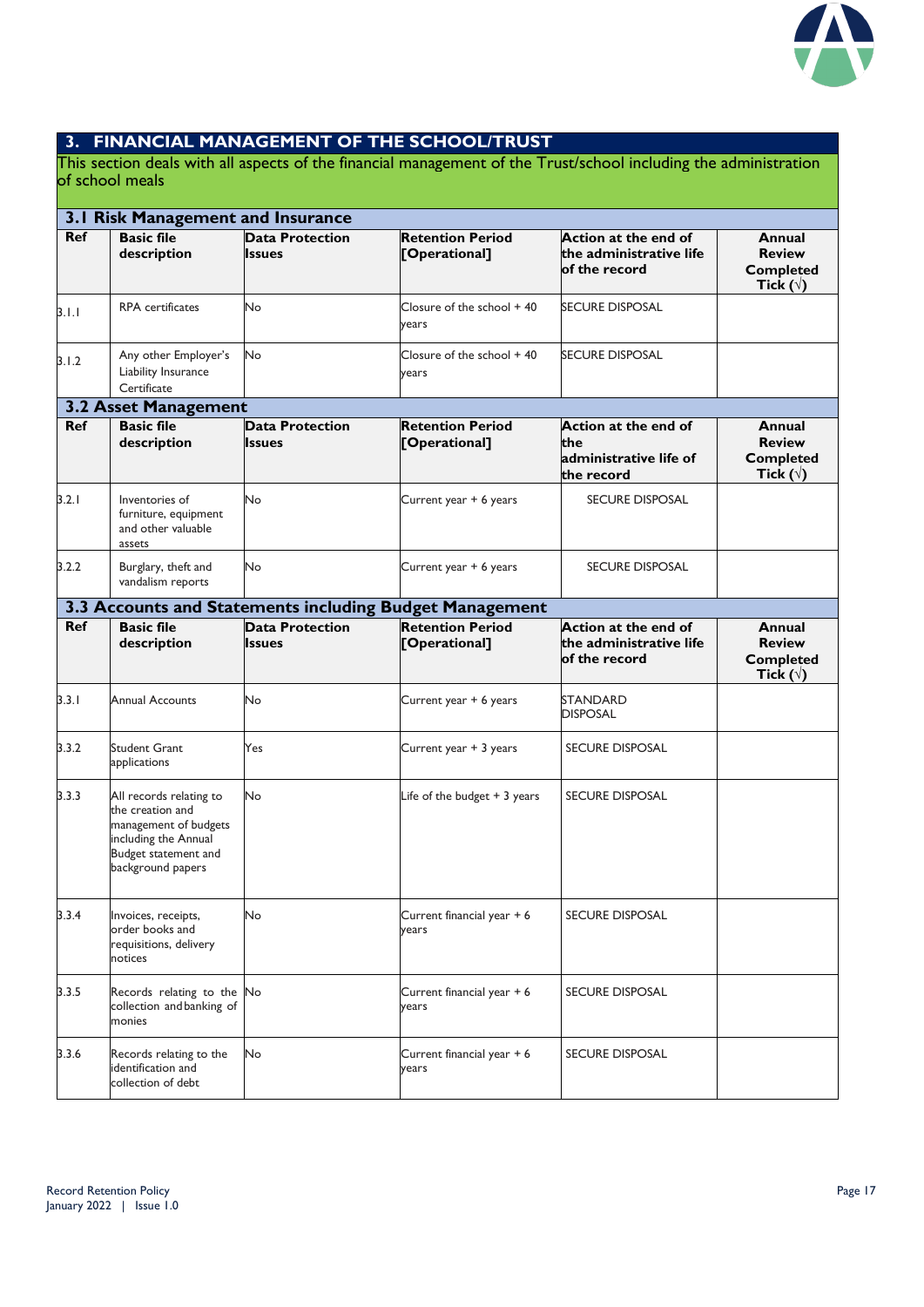

|            | 3.4 Contract Management                                                      |                                         |                                              |                                                                            |                                                                        |  |
|------------|------------------------------------------------------------------------------|-----------------------------------------|----------------------------------------------|----------------------------------------------------------------------------|------------------------------------------------------------------------|--|
| <b>Ref</b> | <b>Basic file</b><br>description                                             | <b>Data Protection</b><br><b>Issues</b> | <b>Retention Period</b><br>[Operational]     | Action at the end<br>of the<br>administrative life<br>of the record        | Annual<br><b>Review</b><br><b>Completed</b><br>Tick $(\forall)$        |  |
| 3.4.1      | All records relating to<br>the management of<br>contracts under seal         | <b>No</b>                               | Last payment on the<br>contract $+$ 12 years | <b>SECURE DISPOSAL</b>                                                     |                                                                        |  |
| 3.4.2      | All records relating to<br>the management of<br>contracts under<br>signature | <b>No</b>                               | Last payment on the<br>contract $+6$ years   | <b>SECURE DISPOSAL</b>                                                     |                                                                        |  |
| 3.4.3      | Records relating to<br>the monitoring of<br>contracts                        | <b>No</b>                               | Current year + 2 years                       | <b>SECURE DISPOSAL</b>                                                     |                                                                        |  |
|            | <b>3.5 School Meals</b>                                                      |                                         |                                              |                                                                            |                                                                        |  |
| <b>Ref</b> | <b>Basic file</b><br>description                                             | <b>Data Protection</b><br><b>Issues</b> | <b>Retention Period</b><br>[Operational]     | <b>Action at the end</b><br>of the<br>administrative life<br>of the record | Annual<br><b>Review</b><br><b>Complete</b><br>d<br>Tick ( $\sqrt{ }$ ) |  |
| 3.5.1      | Free School Meals<br>Registers                                               | Yes                                     | Current year + 6 years                       | <b>SECURE DISPOSAL</b>                                                     |                                                                        |  |
| 3.5.2      | <b>School Meals</b><br>Registers                                             | Yes                                     | Current year + 3 years                       | <b>SECURE DISPOSAL</b>                                                     |                                                                        |  |
| 3.5.3      | <b>School Meals</b><br><b>Summary Sheets</b>                                 | No                                      | Current year + 3 years                       | <b>SECURE DISPOSAL</b>                                                     |                                                                        |  |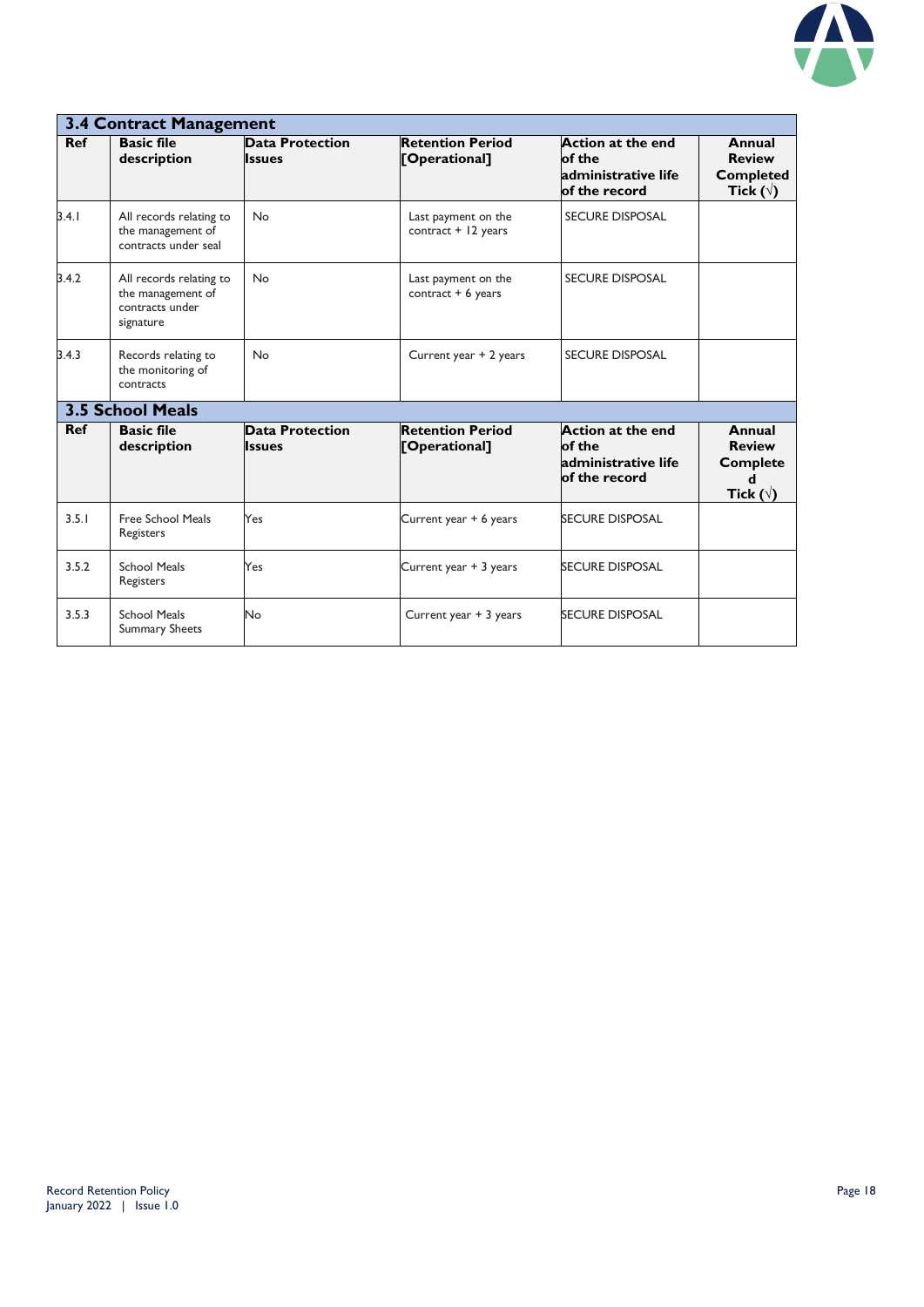

#### **4.1 Property Management**

*This section covers the management of buildings and property.*

| <b>Ref</b> | <b>Basic file</b><br>description                                                                                                                 | <b>Data Protection</b><br><b>Issues</b> | <b>Retention Period</b><br>[Operational]                                                                                                                            | <b>Action at the end</b><br>of the<br>administrative life<br>of the record | Annual<br><b>Review</b><br><b>Complete</b><br>d<br>Tick $(\forall)$           |
|------------|--------------------------------------------------------------------------------------------------------------------------------------------------|-----------------------------------------|---------------------------------------------------------------------------------------------------------------------------------------------------------------------|----------------------------------------------------------------------------|-------------------------------------------------------------------------------|
| 4.1.1      | Title deeds of                                                                                                                                   | No                                      | <b>PERMANENT</b>                                                                                                                                                    |                                                                            |                                                                               |
|            | properties belonging<br>to the school                                                                                                            |                                         | These should follow the<br>property unless the<br>property has been<br>registered with the Land<br>Registry                                                         |                                                                            |                                                                               |
| 4.1.2      | Plans of property<br>belong to the school                                                                                                        | No                                      | These should be retained<br>whilst the building belongs<br>to the school/Trust and<br>should be passed onto any<br>new owners if the building<br>is leased or sold. |                                                                            |                                                                               |
| 4.1.3      | Leases of property<br>leased by or to the<br>school or Trust                                                                                     | No                                      | Expiry of lease + 6 years                                                                                                                                           | <b>SECURE DISPOSAL</b>                                                     |                                                                               |
| 4.1.4      | Records relating to the<br>letting of school<br>premises                                                                                         | No                                      | Current financial year + 6<br>years                                                                                                                                 | <b>SECURE DISPOSAL</b>                                                     |                                                                               |
|            | 4.2 Maintenance                                                                                                                                  |                                         |                                                                                                                                                                     |                                                                            |                                                                               |
| <b>Ref</b> | <b>Basic file</b><br>description                                                                                                                 | <b>Data Protection</b><br><b>Issues</b> | <b>Retention Period</b><br>[Operational]                                                                                                                            | <b>Action at the end</b><br>of the<br>administrative life<br>of the record | <b>Annual</b><br><b>Review</b><br><b>Complete</b><br>d<br>Tick ( $\sqrt{ }$ ) |
| 4.2.1      | All records relating<br>to the maintenance<br>of the school<br>carried out by<br>contractors                                                     | No                                      | Current year + 6 years                                                                                                                                              | <b>SECURE DISPOSAL</b>                                                     |                                                                               |
| 4.2.2      | All records<br>relating to the<br>maintenance of<br>the school<br>carried out by<br>school<br>employees<br>including<br>maintenance<br>log books | No                                      | Current year + 6 years                                                                                                                                              | <b>SECURE DISPOSAL</b>                                                     |                                                                               |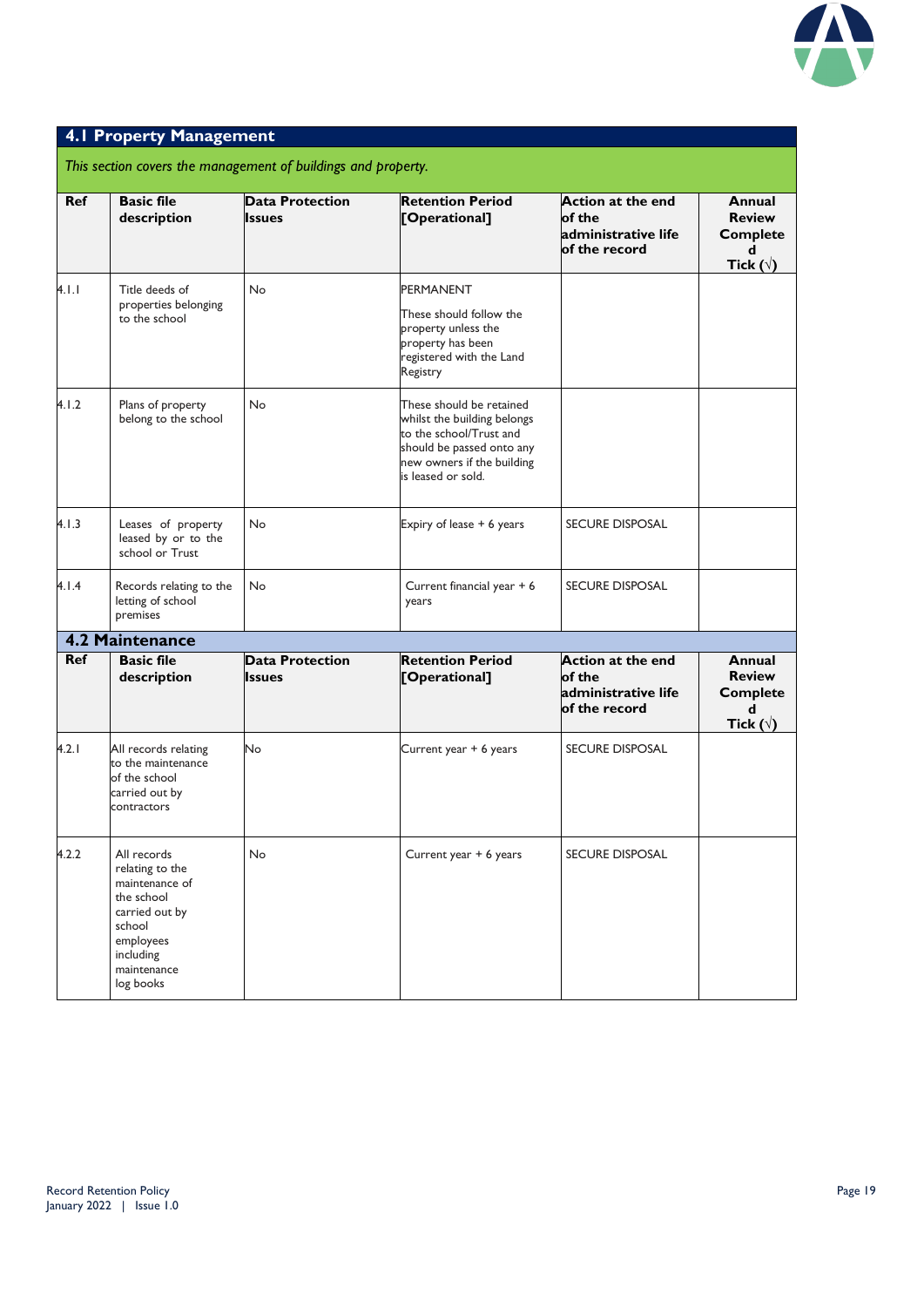

#### **5. PUPIL MANAGEMENT**

*This section includes all records which are created during the time a pupil spends at the Trust/school. For information about accident reporting see under Health and Safety above*

|            | <b>5.1 Pupil's Educational Record</b>                                                                           |                                         |                                                                                                                                                                                                                                                                                         |                                                                                            |                                                                        |  |  |
|------------|-----------------------------------------------------------------------------------------------------------------|-----------------------------------------|-----------------------------------------------------------------------------------------------------------------------------------------------------------------------------------------------------------------------------------------------------------------------------------------|--------------------------------------------------------------------------------------------|------------------------------------------------------------------------|--|--|
| <b>Ref</b> | <b>Basic file</b><br>description                                                                                | <b>Data Protection</b><br><b>Issues</b> | <b>Retention Period</b><br>[Operational]                                                                                                                                                                                                                                                | <b>Action at the end</b><br>of the<br>administrative life<br>of the record                 | Annual<br><b>Review</b><br><b>Complete</b><br>d<br>Tick ( $\sqrt{ }$ ) |  |  |
| 5.1.1      | Pupil's Educational<br>Record required by<br>The Education (Pupil<br>Information) (England)<br>Regulations 2005 | Yes                                     |                                                                                                                                                                                                                                                                                         |                                                                                            |                                                                        |  |  |
|            | Primary                                                                                                         |                                         | Retain whilst the child remains<br>at the primary school                                                                                                                                                                                                                                | The file should follow the<br>pupil when he/she leaves<br>the primary school. <sup>3</sup> |                                                                        |  |  |
|            | Secondary                                                                                                       |                                         | Date of Birth of the pupil<br>+ 25 years                                                                                                                                                                                                                                                | <b>SECURE DISPOSAL</b>                                                                     |                                                                        |  |  |
| 5.1.2      | <b>Examination Results</b><br>- Pupil Copies                                                                    | Yes                                     |                                                                                                                                                                                                                                                                                         |                                                                                            |                                                                        |  |  |
|            | Public                                                                                                          |                                         | This information should be<br>added to the pupil file                                                                                                                                                                                                                                   | All uncollected<br>certificates should be<br>returned to the<br>examination board.         |                                                                        |  |  |
|            | Internal                                                                                                        |                                         | This information should be<br>added to the pupil file                                                                                                                                                                                                                                   |                                                                                            |                                                                        |  |  |
| 5.1.3      | Child Protection<br>information held on<br>pupil file                                                           |                                         | If any records relating to<br>child protection issues are<br>placed on the pupil file, it<br>should be in a sealed<br>envelope and then retained<br>for the same period of time<br>as the pupil file.                                                                                   | <b>SECURE DISPOSAL</b><br>- these records MUST<br>be shredded                              |                                                                        |  |  |
| 5.1.4      | Child<br>protection<br>information<br>held in<br>separate files                                                 |                                         | DOB of the child + 25 years<br>then review This retention<br>period was agreed in<br>consultation with the<br>Safeguarding Children Group<br>on the understanding that the<br>principleal copy of this<br>information will be found on<br>the Local Authority Social<br>Services record | <b>SECURE DISPOSAL</b><br>- these records MUST<br>be shredded                              |                                                                        |  |  |

 $\mathbf I$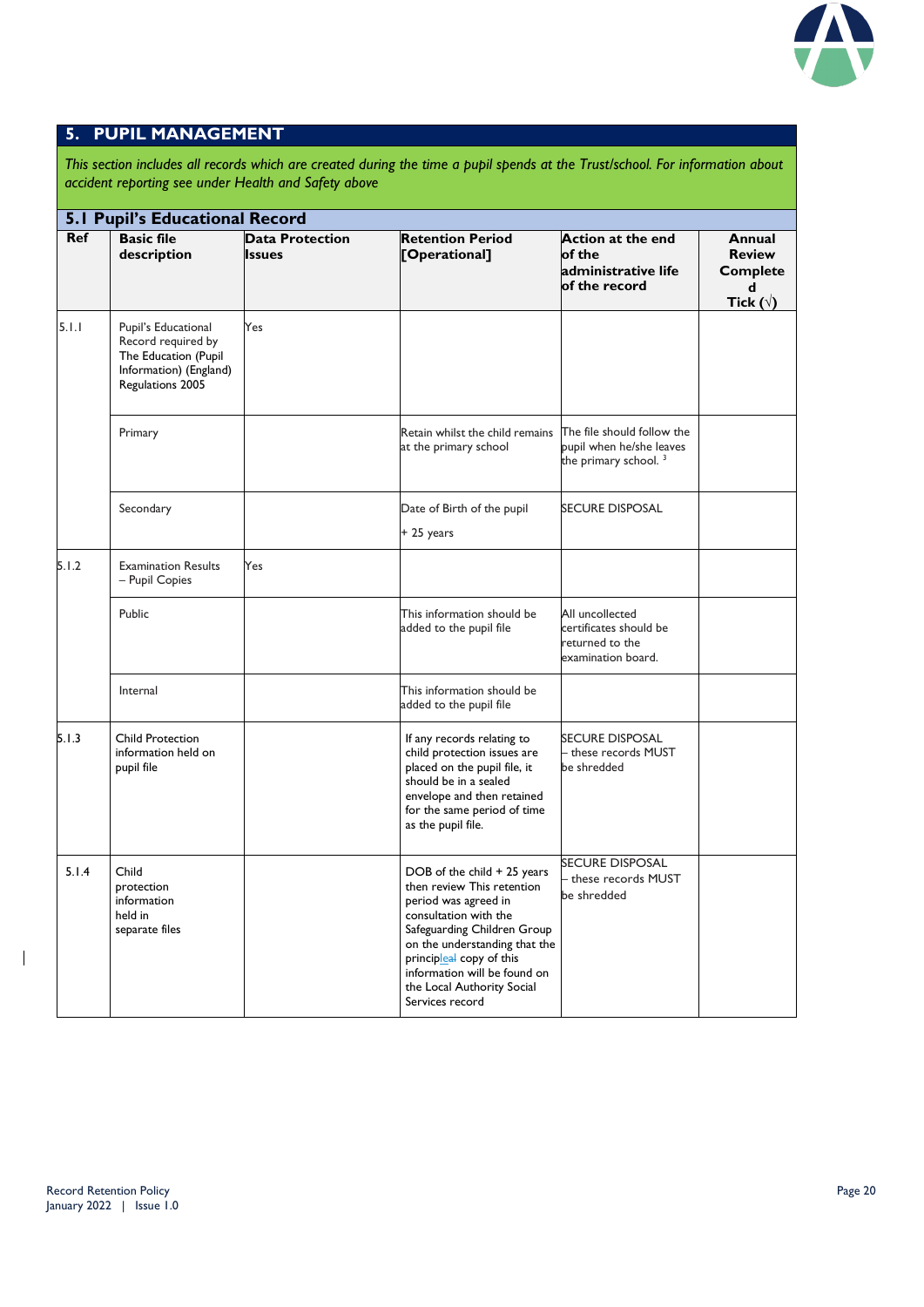

|            | <b>5.2 Attendance</b>                                                                                                    |                                         |                                                                                                                                              |                                                                                                                                                                                                                                                                                                                                                                                                                                                                                                   |                                                                     |  |  |  |
|------------|--------------------------------------------------------------------------------------------------------------------------|-----------------------------------------|----------------------------------------------------------------------------------------------------------------------------------------------|---------------------------------------------------------------------------------------------------------------------------------------------------------------------------------------------------------------------------------------------------------------------------------------------------------------------------------------------------------------------------------------------------------------------------------------------------------------------------------------------------|---------------------------------------------------------------------|--|--|--|
| <b>Ref</b> | <b>Basic file</b><br>description                                                                                         | <b>Data Protection</b><br><b>Issues</b> | <b>Retention Period</b><br>[Operational]                                                                                                     | <b>Action at the end</b><br>of the<br>administrative life<br>of the record                                                                                                                                                                                                                                                                                                                                                                                                                        | Annual<br><b>Review</b><br><b>Completed</b><br>Tick ( $\forall$ )   |  |  |  |
| 5.2.1      | <b>Attendance Registers</b>                                                                                              | Yes                                     | Every entry in the<br>attendance register must be<br>preserved for a period of<br>three years after the date on<br>which the entry was made. | <b>SECURE DISPOSAL</b>                                                                                                                                                                                                                                                                                                                                                                                                                                                                            |                                                                     |  |  |  |
| 5.2.2      | Correspondence<br>relating to<br>authorized<br>absence                                                                   |                                         | Current academic year + 2<br>years                                                                                                           | <b>SECURE DISPOSAL</b>                                                                                                                                                                                                                                                                                                                                                                                                                                                                            |                                                                     |  |  |  |
|            | <b>5.3 Special Educational Needs</b>                                                                                     |                                         |                                                                                                                                              |                                                                                                                                                                                                                                                                                                                                                                                                                                                                                                   |                                                                     |  |  |  |
| <b>Ref</b> | <b>Basic file</b><br>description                                                                                         | <b>Data Protection</b><br><b>Issues</b> | <b>Retention Period</b><br>[Operational]                                                                                                     | <b>Action at the end</b><br>of the<br>administrative life<br>of the record                                                                                                                                                                                                                                                                                                                                                                                                                        | Annual<br><b>Review</b><br><b>Complete</b><br>d<br>Tick $(\forall)$ |  |  |  |
| 5.3.1      | Special Educational<br>Needs files, reviews<br>and Individual<br><b>Education Plans</b>                                  | Yes                                     | Date of Birth of the pupil +<br>25 years                                                                                                     | <b>REVIEW</b><br><b>NOTE: This</b><br>retention period is<br>the minimum<br>retention period<br>that any pupil file<br>should be kept.<br>We may wish to<br>choose to keep SEN<br>files for a longer<br>period of time to<br>defend in a "failure<br>to provide a<br>sufficient education"<br>case.<br>There is an element<br>of business risk<br>analysis involved in<br>any decision to keep<br>the records longer<br>than the minimum<br>retention period and<br>this should be<br>documented. |                                                                     |  |  |  |
| 5.3.2      | Statement maintained<br>under section 234 of<br>the Education Act<br>1990 and any<br>amendments made to<br>the statement | Yes                                     | Date of birth of the pupil<br>+ 25 years [This would<br>normally be retained on<br>the pupil file]                                           | <b>SECURE DISPOSAL</b><br>unless the document is<br>subject to a legal hold                                                                                                                                                                                                                                                                                                                                                                                                                       |                                                                     |  |  |  |
| 5.3.3      | Advice and information<br>provided to parents<br>regarding educational<br>needs                                          | Yes                                     | Date of birth of the pupil<br>+ 25 years [This would<br>normally be retained on the<br>pupil file]                                           | <b>SECURE DISPOSAL</b><br>unless the document is<br>subject to a legal hold                                                                                                                                                                                                                                                                                                                                                                                                                       |                                                                     |  |  |  |
| 5.3.4      | Accessibility strategy                                                                                                   | Yes                                     | Date of birth of the pupil<br>+ 25 years [This would<br>normally be retained on the<br>pupil file]                                           | <b>SECURE DISPOSAL</b><br>unless the document is<br>subject to a legal hold                                                                                                                                                                                                                                                                                                                                                                                                                       |                                                                     |  |  |  |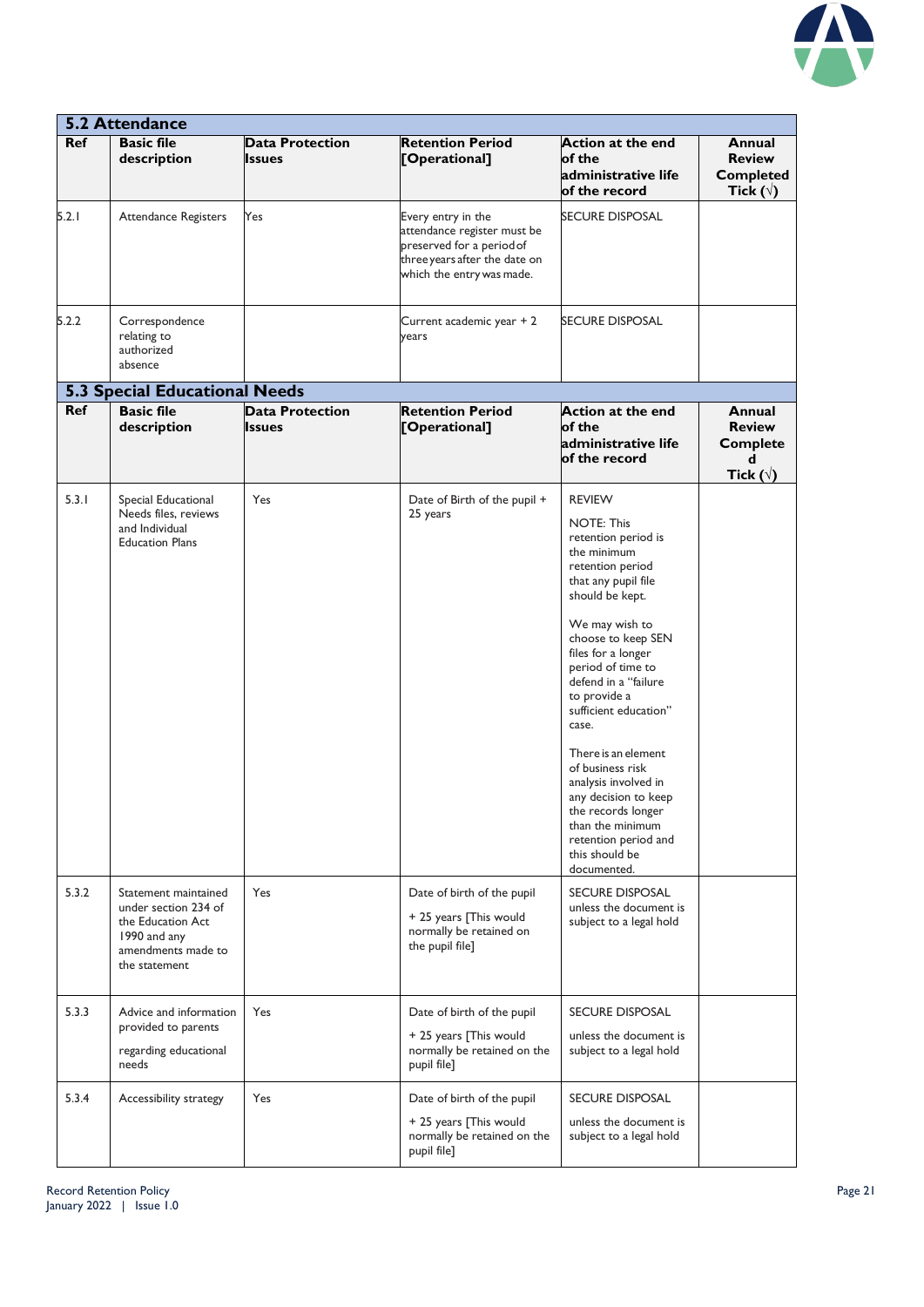

#### **6. CURRICULUM MANAGEMENT**

*This section includes all records which are created during the time a pupil spends at the Trust/school. For information about accident reporting see under Health and Safety above*

|            | 6.1 Statistics and Management Information             |                                         |                                                                                                                                                                                                                                                                                                                                                   |                                                                                                                            |                                                                     |  |  |  |
|------------|-------------------------------------------------------|-----------------------------------------|---------------------------------------------------------------------------------------------------------------------------------------------------------------------------------------------------------------------------------------------------------------------------------------------------------------------------------------------------|----------------------------------------------------------------------------------------------------------------------------|---------------------------------------------------------------------|--|--|--|
| <b>Ref</b> | <b>Basic file</b><br>description                      | <b>Data Protection</b><br><b>Issues</b> | <b>Retention Period</b><br>[Operational]                                                                                                                                                                                                                                                                                                          | <b>Action at the end</b><br>of the<br>administrative life<br>of the record                                                 | Annual<br><b>Review</b><br><b>Complete</b><br>d<br>Tick $(\forall)$ |  |  |  |
| 6.1.1      | Curriculum returns                                    | No                                      | Current year + 3 years                                                                                                                                                                                                                                                                                                                            | <b>SECURE DISPOSAL</b>                                                                                                     |                                                                     |  |  |  |
| 6.1.2      | <b>Examination Results</b><br>(Schools Copy)          | Yes                                     | Current year + 6 years                                                                                                                                                                                                                                                                                                                            | <b>SECURE DISPOSAL</b>                                                                                                     |                                                                     |  |  |  |
|            | SATS records -                                        | Yes                                     |                                                                                                                                                                                                                                                                                                                                                   |                                                                                                                            |                                                                     |  |  |  |
|            | <b>Results</b>                                        | Yes                                     | The SATS results should be<br>recorded on the pupil's<br>educational file and will<br>therefore be retained until<br>the pupil reaches the age of<br>25 years.<br>The school may wish to<br>keep a composite record of<br>all the whole year SATs<br>results. These could be kept<br>for current year $+ 6$ years to<br>allow suitable comparison | <b>SECURE DISPOSAL</b>                                                                                                     |                                                                     |  |  |  |
|            | <b>Examination Papers</b>                             | Yes                                     | The examination papers<br>should be kept until any<br>appeals/validation process is<br>complete                                                                                                                                                                                                                                                   | <b>SECURE DISPOSAL</b>                                                                                                     |                                                                     |  |  |  |
| 6.1.3      | <b>Published Admission</b><br>Number (PAN)<br>Reports | Yes                                     | Current year + 6 years                                                                                                                                                                                                                                                                                                                            | <b>SECURE DISPOSAL</b>                                                                                                     |                                                                     |  |  |  |
| 6.1.4      | Value Added and<br>Contextual Data                    | Yes                                     | Current year + 6 years                                                                                                                                                                                                                                                                                                                            | <b>SECURE DISPOSAL</b>                                                                                                     |                                                                     |  |  |  |
| 6.1.5      | Self-Evaluation Forms                                 | Yes                                     | Current year + 6 years                                                                                                                                                                                                                                                                                                                            | <b>SECURE DISPOSAL</b>                                                                                                     |                                                                     |  |  |  |
|            | 6.2 Implementation of Curriculum                      |                                         |                                                                                                                                                                                                                                                                                                                                                   |                                                                                                                            |                                                                     |  |  |  |
| Ref        | <b>Basic file</b><br>description                      | <b>Data Protection</b><br><b>Issues</b> | <b>Retention Period</b><br>[Operational]                                                                                                                                                                                                                                                                                                          | <b>Action at the end</b><br>of the<br>administrative life<br>of the record                                                 | Annual<br><b>Review</b><br><b>Complete</b><br>d<br>Tick $(\sqrt{)}$ |  |  |  |
| 6.2.1      | Schemes of Work                                       | No                                      | Current year + I year                                                                                                                                                                                                                                                                                                                             | Review these records at<br>the end of each year and<br>allocate a further<br>retention period or<br><b>SECURE DISPOSAL</b> |                                                                     |  |  |  |
| 6.2.2      | Timetable                                             | No.                                     | Current year + I year                                                                                                                                                                                                                                                                                                                             |                                                                                                                            |                                                                     |  |  |  |
| 6.2.3      | <b>Class Record Books</b>                             | No                                      | Current year + I year                                                                                                                                                                                                                                                                                                                             |                                                                                                                            |                                                                     |  |  |  |
| 6.2.4      | Mark Books                                            | <b>No</b>                               | Current year + 1 year                                                                                                                                                                                                                                                                                                                             |                                                                                                                            |                                                                     |  |  |  |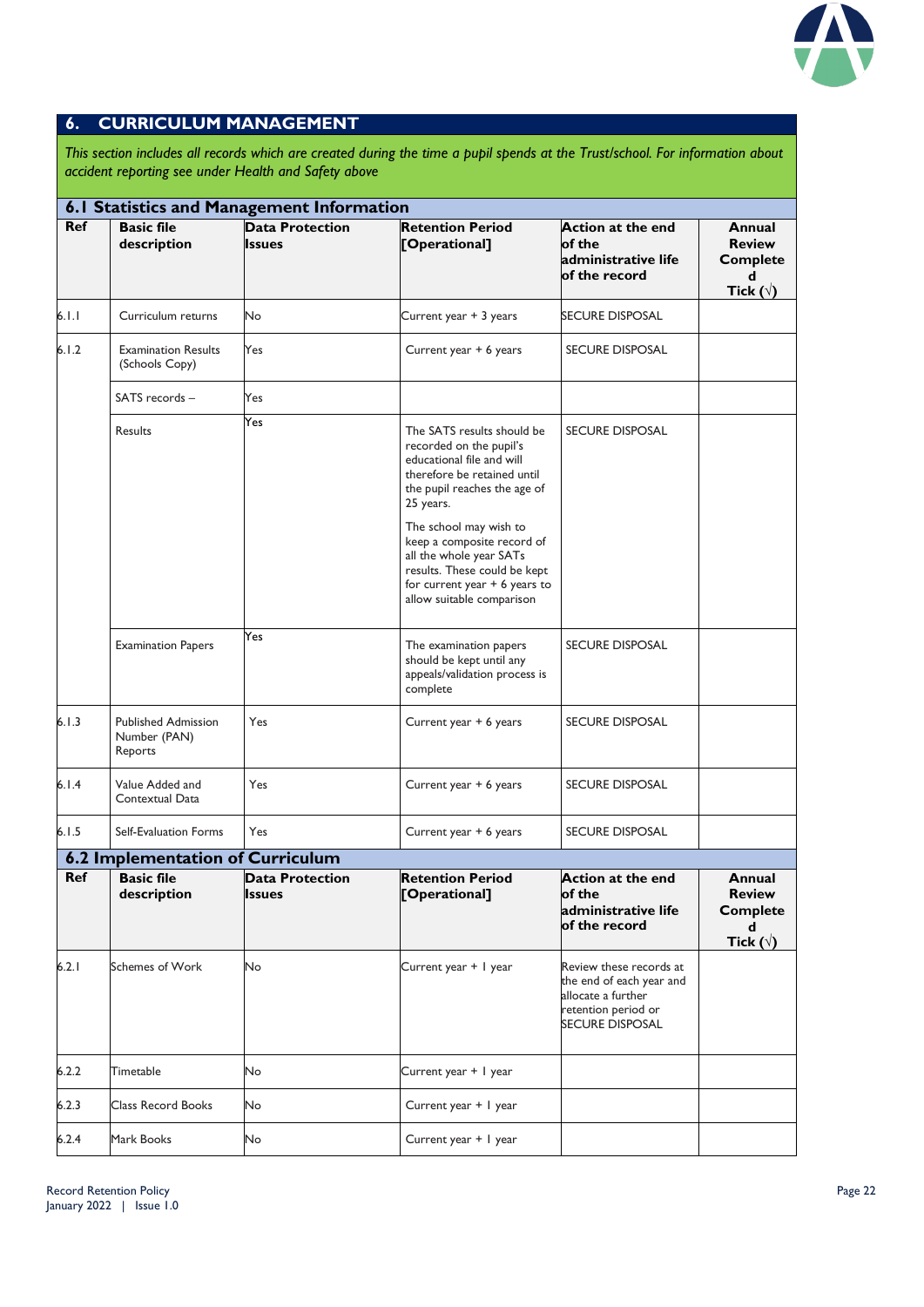

| 6.2.5 | Record homework set No |    | Current year + 1 year                                                                                                                                                        |                        |  |
|-------|------------------------|----|------------------------------------------------------------------------------------------------------------------------------------------------------------------------------|------------------------|--|
| 6.2.6 | Pupils' Work           | No | Where possible pupils' work<br>should be returned to the<br>pupil at the end of the<br>academic year if this is not the<br>school's policy then current<br>$year +$   $year$ | <b>SECURE DISPOSAL</b> |  |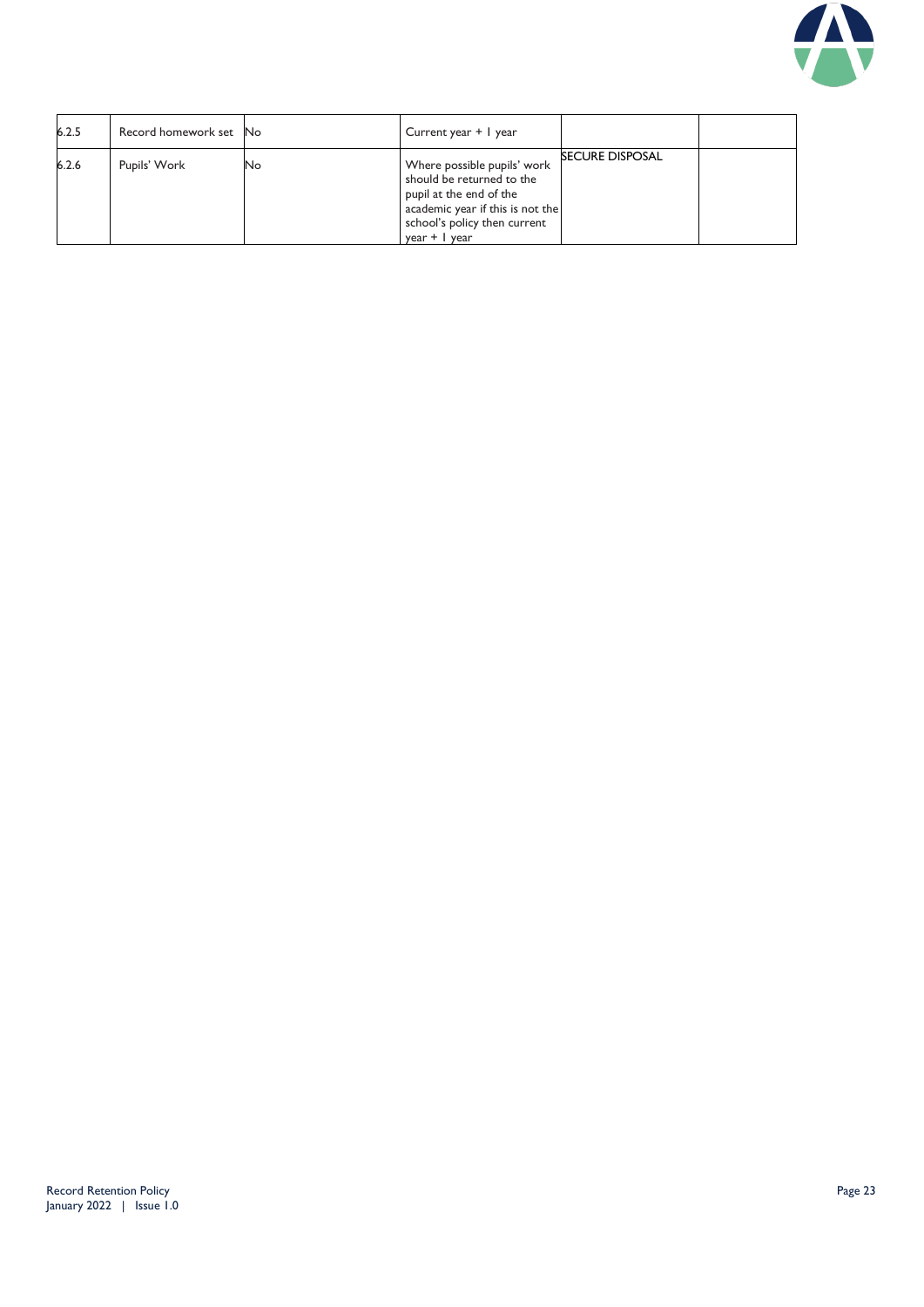

#### **7. EXTRA CURRICULUM MANAGEMENT**

This section includes all records which are created during the time a pupil spends at the Trust/school. For information about accident reporting see under Health and Safety above

|            | 7.1 Educational Visits outside the Classroom                                                                                                 |                                  |                                                                                                                                                                                                         |                                                                                                                                                                                                                                                                                    |                                                                        |
|------------|----------------------------------------------------------------------------------------------------------------------------------------------|----------------------------------|---------------------------------------------------------------------------------------------------------------------------------------------------------------------------------------------------------|------------------------------------------------------------------------------------------------------------------------------------------------------------------------------------------------------------------------------------------------------------------------------------|------------------------------------------------------------------------|
| <b>Ref</b> | <b>Basic file</b><br>description                                                                                                             | <b>Data Protection</b><br>Issues | <b>Retention Period</b><br>[Operational]                                                                                                                                                                | <b>Action at the end</b><br>of the<br>administrative life<br>of the record                                                                                                                                                                                                         | Annual<br><b>Review</b><br><b>Complete</b><br>d<br>Tick ( $\sqrt{ }$ ) |
| 7.1.1      | Records created by<br>schools to obtain<br>approval to run an<br><b>Educational Visit</b><br>outside the Classroom<br>- Primary Schools      | No                               | Date of visit + 14 years                                                                                                                                                                                | <b>SECURE DISPOSAL</b>                                                                                                                                                                                                                                                             |                                                                        |
| 7.1.2      | Records created by<br>schools to obtain<br>approval to run an<br><b>Educational Visit</b><br>outside the<br>Classroom -<br>Secondary Schools | No                               | Date of visit + 10 years                                                                                                                                                                                | <b>SECURE DISPOSAL</b>                                                                                                                                                                                                                                                             |                                                                        |
| 7.1.3      | Parental consent forms<br>for school trips where<br>there has been no<br>major incident                                                      | Yes                              | Conclusion of the trip                                                                                                                                                                                  | Although the consent<br>forms could be retained<br>for DOB<br>+ 22 years, the<br>requirement for them<br>being needed is low<br>and most schools do<br>not have the storage<br>capacity to retain every<br>single consent form<br>issued by the school for<br>this period of time. |                                                                        |
| 7.I.4      | Parental permission<br>slips for school trips<br>- where there has been<br>a major incident                                                  | Yes                              | DOB of the pupil involved in<br>the incident $+25$ years<br>The permission slips for all<br>the pupils on the trip need<br>to be retained to show that<br>the rules had been followed<br>for all pupils |                                                                                                                                                                                                                                                                                    |                                                                        |
|            |                                                                                                                                              |                                  | 7.3 Family Liaison Officers and Home School Liaison Assistants                                                                                                                                          |                                                                                                                                                                                                                                                                                    |                                                                        |
| Ref        | <b>Basic file</b><br>description                                                                                                             | <b>Data Protection</b><br>Issues | <b>Retention Period</b><br>[Operational]                                                                                                                                                                | <b>Action at the end</b><br>of the<br>administrative life<br>of the record                                                                                                                                                                                                         | Annual<br><b>Review</b><br><b>Complete</b><br>d<br>Tick $(\forall)$    |
| 7.3.1      | Day Books                                                                                                                                    | Yes                              | Current year + 2 years then<br>review                                                                                                                                                                   |                                                                                                                                                                                                                                                                                    |                                                                        |
| 7.3.2      | Reports for outside<br>agencies - where the<br>report has been<br>included on the case<br>file created by the<br>outside agency              | Yes                              | Whilst child is attending<br>school and then destroy                                                                                                                                                    |                                                                                                                                                                                                                                                                                    |                                                                        |
| 7.3.3      | Referral forms                                                                                                                               | Yes                              | While the referral is current                                                                                                                                                                           |                                                                                                                                                                                                                                                                                    |                                                                        |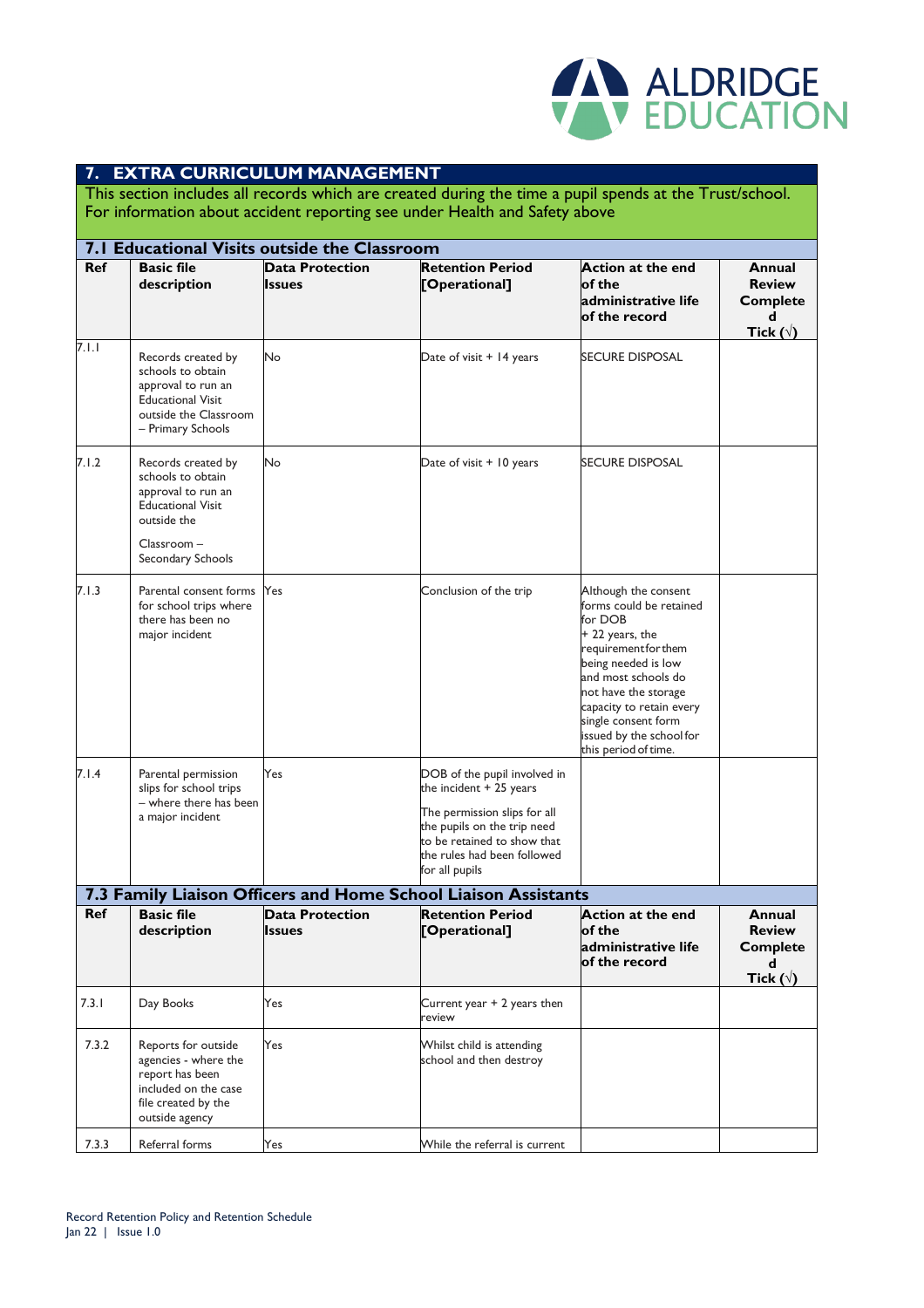

| 7.3.4 | Contact data sheets         | Yes | Current year then review, if<br>contact is no longer active then<br>destroy |  |
|-------|-----------------------------|-----|-----------------------------------------------------------------------------|--|
| 7.3.5 | Contact database<br>entries | Yes | Current year then review, if<br>contact is no longer active then<br>destroy |  |
| 7.3.6 | Group Registers             | Yes | Current year + 2 years                                                      |  |